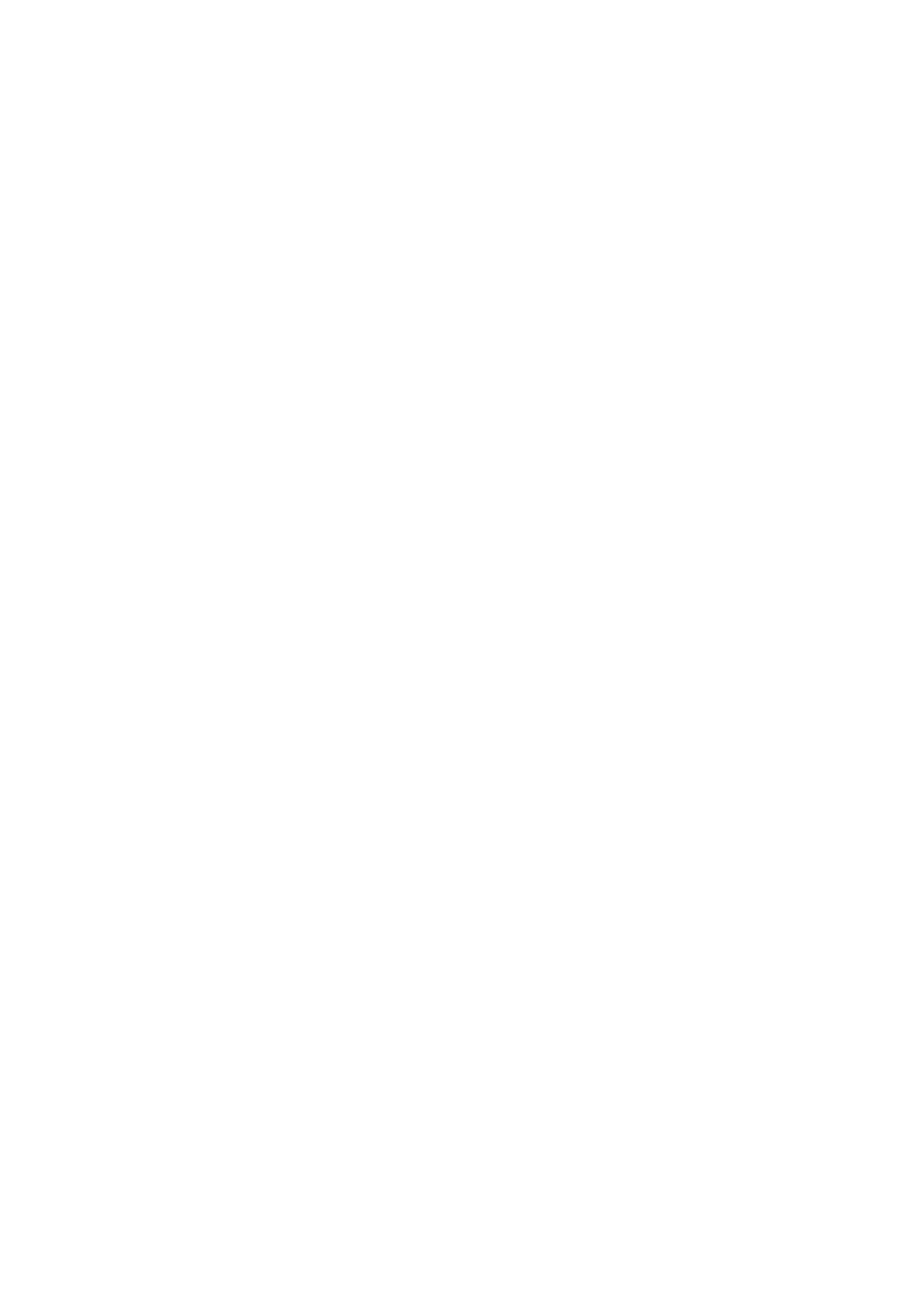## **Contents**

|                                                                                                                                                                           | $\overline{1}$            |
|---------------------------------------------------------------------------------------------------------------------------------------------------------------------------|---------------------------|
| Actinide beams by light-ion induced fusion-evaporation for mass-, decay- and optical spec-                                                                                | $\mathbf{1}$              |
| Addressing the systematics in phase-imaging ion-cyclotron-resonance measurements at                                                                                       | $\boldsymbol{2}$          |
| Barium Ion Transport in High Pressure Xenon Gas using RF Carpets                                                                                                          | $\boldsymbol{\mathsf{3}}$ |
|                                                                                                                                                                           | 3                         |
| Characterization of supersonic jets for in-gas-jet laser ionization spectroscopy at the IGLIS<br>laboratory and of gas flow inside the ion guide at the IGISOL-4 facility | $\mathfrak{Z}$            |
|                                                                                                                                                                           | 4                         |
|                                                                                                                                                                           | 4                         |
| Design, optimization and commission of a multi-reflection time-of-flight mass analyzer at                                                                                 | $\overline{4}$            |
|                                                                                                                                                                           | 5                         |
| Development of offline ion source for collinear laser spectroscopy at the SLOWRI facility                                                                                 | 6                         |
| Efficient Ion Thermalization and Mass Spectrometry of (Super-)Heavy Elements at SHIP-                                                                                     | -6                        |
| First application of mass selective re-trapping enables mass measurements of neutron-<br>deficient Yb and Tm isotopes despite strong isobaric background                  | $\overline{7}$            |
|                                                                                                                                                                           | 8                         |
| Improvement of a dc-to-pulse conversion efficiency of FRAC                                                                                                                | 8                         |
| Laser Resonance Chromatography (LRC): A new methodology in superheavy element re-                                                                                         | 9                         |
| MIRACLS: A Multi Ion Reflection Apparatus for Collinear Laser Spectroscopy                                                                                                | 10                        |
| MORA project and optimization of transparent ion trap geometry                                                                                                            | 11                        |
| On the way to a world-competitive fission fragment facility at SARAF                                                                                                      | 11                        |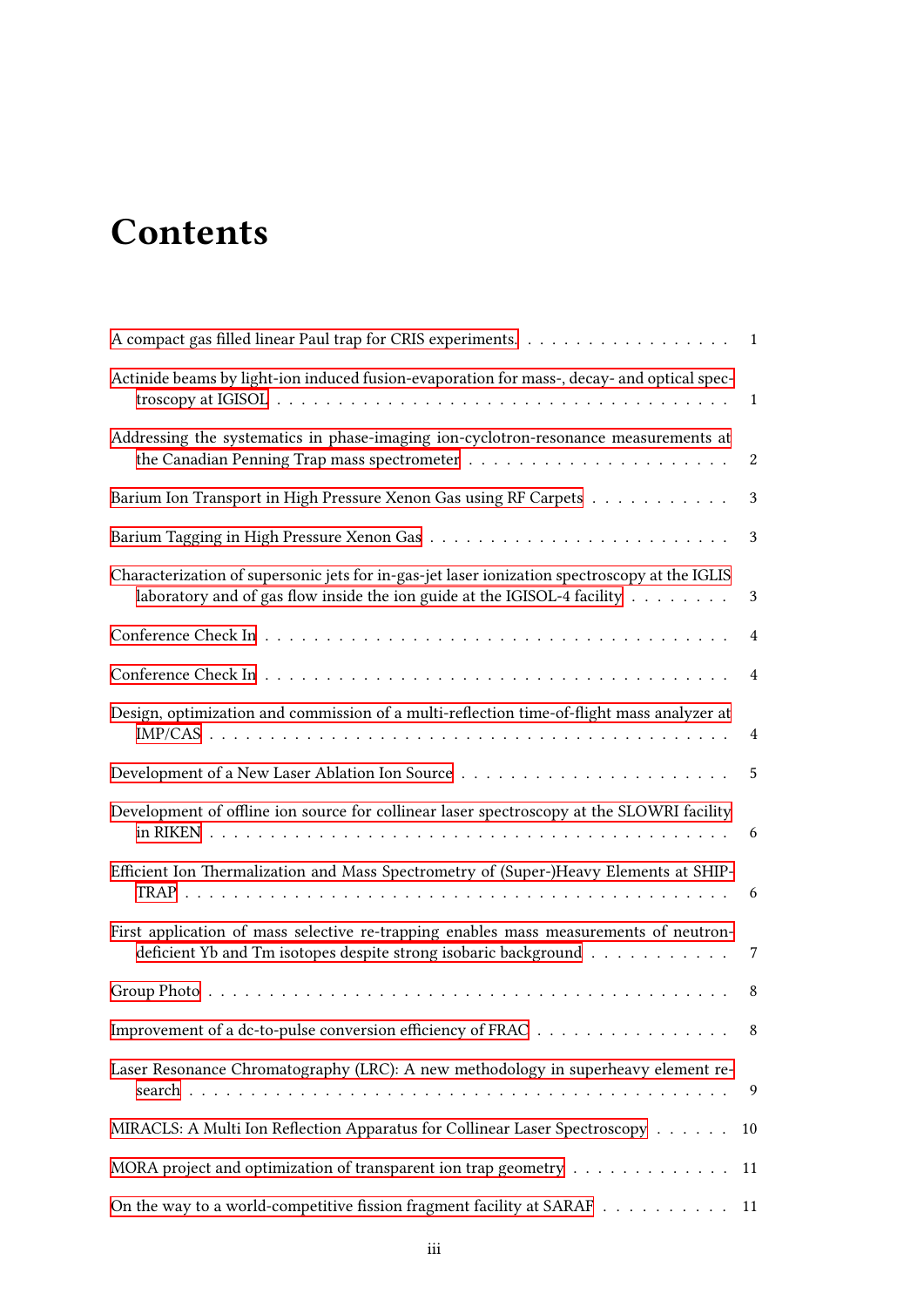| Particle-in-Cell Simulations for Studies of Space Charge Effects in Ion Trap and Ion Trans-        | -12 |
|----------------------------------------------------------------------------------------------------|-----|
| Present status and future plans for slow and stopped beams in RIKEN                                | 13  |
| Recent experimental results of KEK Isotope Separation System (KISS)                                | 14  |
|                                                                                                    |     |
| Reviewing the success of radioactive-ion manipulation with RFQ traps and recalling the             |     |
| SIMULATION VS. PERFORMAMCE OF THE TRIUMF CANREB RFO COOLER-BUNCHER                                 | 16  |
| Single Barium Atom Detection in Solid Xenon for the nEXO Experiment                                | 16  |
|                                                                                                    | 17  |
| Status of the radiofrequency quadrupole cooler/buncher at TRIUMF-CANREB                            | 17  |
| The Advanced Cryogenic Gas Stopper at NSCL – Progress towards Operations                           | 18  |
|                                                                                                    | 18  |
|                                                                                                    | 19  |
| The N=126 factory at Argonne National Laboratory $\dots \dots \dots \dots \dots \dots \dots \dots$ | 20  |
|                                                                                                    |     |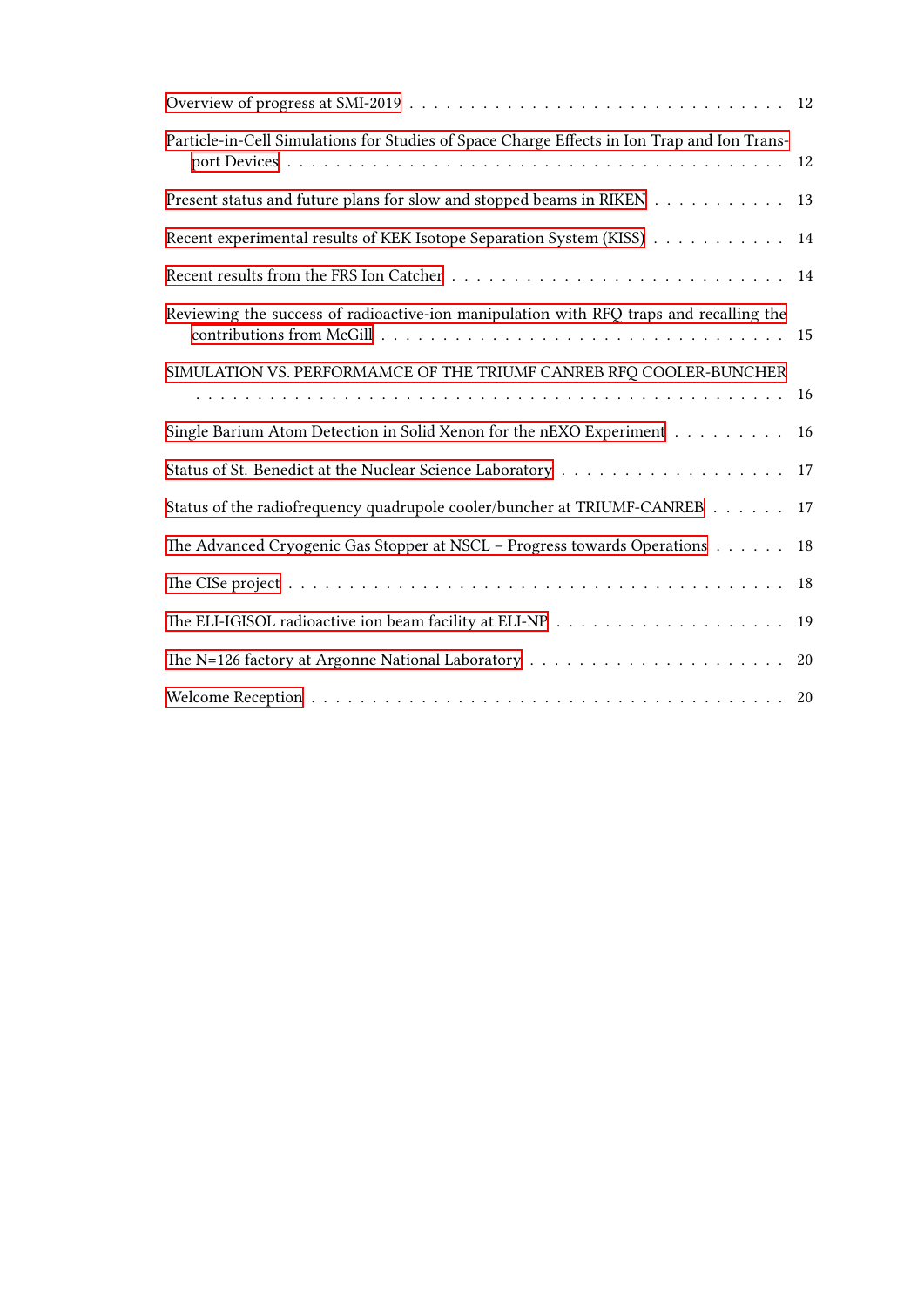## <span id="page-4-0"></span>**A compact gas filled linear Paul trap for CRIS experiments.**

#### Author(s): Ben Cooper<sup>1</sup>

**Co-author(s):** Holly Perrett <sup>1</sup> ; Christopher Ricketts <sup>1</sup> ; Giles Edwards <sup>1</sup> ; Kieran Flanagan <sup>1</sup>

<sup>1</sup> *University of Manchester*

**Corresponding Author(s):** christopher.ricketts@postgrad.manchester.ac.uk, kieran.flanagan-2@manchester.ac.uk, gilese@gmail.com, ben.cooper@manchester.ac.uk, holly.perrett@postgrad.manchester.ac.uk

The CRIS technique (Collinear Resonance Ionisation Spectroscopy) has been shown to be an efficient method for accessing fundamental nuclear properties of exotic isotopes [1]. The technique can be applied to stable ion beams produced via laser ablation [2] which are pulsed due to the method of production. However, with radioactive cases produced at the ISOLDE (Isotope separator Online) facility at CERN, a gas filled linear Paul trap is required for creating ion bunches. Currently, radioactive ion beams are produced via proton impact with a suitable target at ISOLDE. The resulting beam is then trapped, cooled, and bunched using the ISCOOL device following mass separation. The ion bunches are then directed to the CRIS setup where they are prepared for laser spectroscopy experiments. The technique has been shown to reveal properties such as nuclear spins, magnetic and electric quadrupole moments, and isotopic variations in the nuclear mean square charge radii. Measurement of these properties is made possible with ion beams that have been bunched with reduced emittance. The CRIS method has so far measured fundamental nuclear properties of neutron deficient Francium [3], and neutron rich radium [4] isotopes, among others. We envisage significant improvements to the CRIS technique following the installation of an independent gas filled linear Paul trap at ISOLDE as an alternative to the ISCOOL device. This would reduce set up times prior to time constrained experiments at the ISOLDE facility. It would enable constant optimisation of beam transport and quality. It would also trivialise switching from a radioactive beam to a stable reference isotope from our independent offline ion source. We provide an overview of the work completed since the first prototype was constructed and installed at the University of Manchester [5], where tests utilising a Ga ion source are ongoing. These tests include ion transport and gas attenuation within the device. Spatial limitations require that the new device is compact (<80 cm in length). SIMION calculations estimate that a prototype device with a 20 cm rod length could achieve a trapping efficiency of up to  $\sim$  40% with a mean energy spread of  $\sim$  4 eV.

[1]: T.E Cocolios et al. Nucl, Inst, Methods in Phys Res B, 317 (2013) [2]: R. F. Garcia Ruiz et al. Phys. Rev. X 8, 041005 (2018) [3]: K.T. Flanagan et al. Phys rev lett 111, 212501 (2013) [4]: K. M. Lynch et al. Phys. Rev. C 97, 024309 (2018) [5]: B. S. Cooper et al. Hyperfine Interact, 240:52 (2019)

#### <span id="page-4-1"></span>**20**

## **Actinide beams by light-ion induced fusion-evaporation for mass- , decay- and optical spectroscopy at IGISOL**

Ilkka Pohjalainen $^1$  ; Christoph E. Düllmann $^2$  ; Tommi Eronen $^3$  ; Raphael Haas $^4$  ; Iain Moore $^1$  ; Dennis Renisch $^4$ 

<sup>1</sup> *University of Jyväskylä*

2 *JGU Mainz, HI Mainz, GSI Darmstadt*

<sup>3</sup> *University of Jyvaskyla*

4 *Johannes Gutenberg-Universität Mainz*

**Corresponding Author(s):** iain.d.moore@jyu.fi, rahaas@students.uni-mainz.de, ilkka.t.pohjalainen@gmail.com, tommi.eronen@jyu.fi, renisch@uni-mainz.de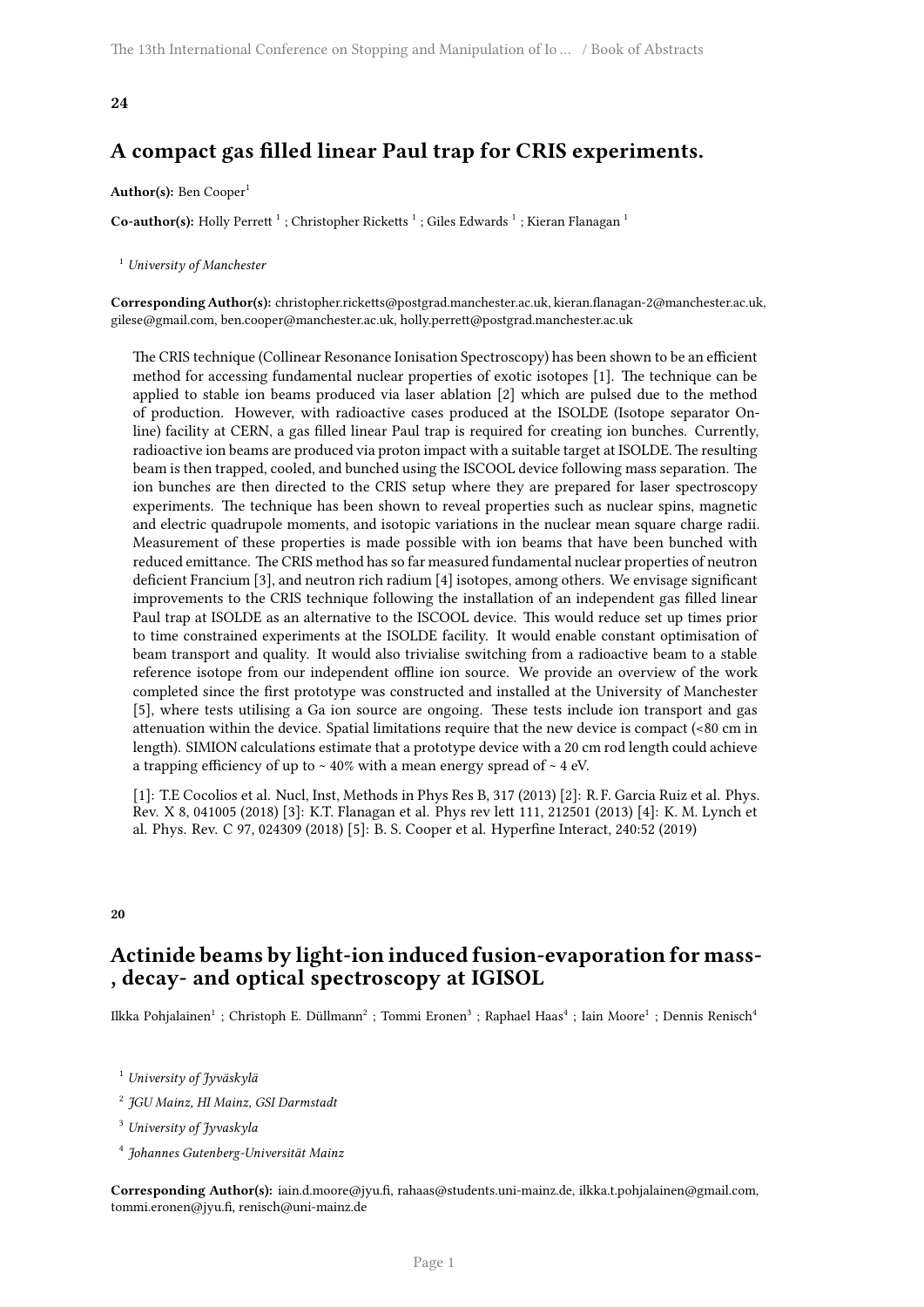The production of actinide ion beams has become a focus of recent efforts at the IGISOL facility of the Accelerator Laboratory, University of Jyväskylä, especially aimed at the measurement of nuclear properties of heavy elements using high-resolution optical spectroscopy [1]. The first successful proof-of-principle on-line experiment for the production of actinides from a light-ion fusionevaporation reaction has recently been performed with protons on <sup>232</sup>Th targets. Several alphaactive reaction products were detected, reaching as neutron deficient as  $^{224}$ Pa through the  $^{232}$ Th(p,  $9n)^{224}$ Pa with a 60 MeV primary beam. By detection of gamma-rays in coincidence with the alphadecay, new information on the decay radiation has been obtained on nuclei including <sup>226</sup>Pa.

Direct detection of long lived actinides such as <sup>229</sup>Th which is of special interest due to the extremely low-energy isomer [2], was not possible due to low alpha-activity as well due to low  $Q_{EC/B}$  – values, rendering separation of isotopes even with high resolution Ramsey cleaning with the Penning trap ineffective. Therefore, the novel Phase-Imaging Ion Cyclotron Resonance (PI-ICR) method [3] at JYFLTRAP is to be used for for a direct yield determination of long-lived isotopes in an upcoming experiment. This will also allow direct high-precision mass measurements creating new anchor points in the mass network calculations which currently rely on long chains of alpha decays in the actinide region of the nuclear chart.

An important aspect of these developments has been related to target manufacturing. In addition to metallic thorium targets, several new <sup>232</sup>Th targets manufactured by a novel Drop-on-Demand inkjet printing method [4] were successfully tested. These targets were provided by the Nuclear Chemistry Institute of Johannes Gutenberg-Universität Mainz who will now provide several new targets from other more exotic actinides such as <sup>233</sup>U or <sup>237</sup>Np. With these new targets we expect to access several new isotopes in the neutron-deficient actinide region for decay and optical spectroscopy as well as for mass measurements.

- [1] A. Voss et al., Phys. Rev. A, 95 (2017) 032506.
- [2] L. von der Wense et al., Nature, 533 (2016) 47.
- [3] D. Nesterenko et al., Eur. Phys. J. A, 54 (2018) 154.
- [4] R. Haas. et al., Nucl. Instr. Meth. A, 874 (2017) 43.

#### <span id="page-5-0"></span>**28**

## **Addressing the systematics in phase-imaging ion-cyclotron-resonance measurements at the Canadian Penning Trap mass spectrometer**

Dwaipayan Ray<sup>1</sup> ; Rodney Orford<sup>2</sup> ; Jason A. Clark $^3$  ; Guy Savard $^4$  ; Kumar S. Sharma $^1$  ; Adrian Valverde $^3$  ; Xinliang Yan<sup>3</sup>; Buchinger Fritz<sup>5</sup>

- <sup>1</sup> *University of Manitoba*
- <sup>2</sup> *McGill University, currently at Lawrence Berkeley National Laboratory*
- <sup>3</sup> *Argonne National Laboratory*
- <sup>4</sup> *Argonne National Laboratory/University of Chicago*
- <sup>5</sup> *McGill University*

**Corresponding Author(s):** orford.02@gmail.com, kumar.sharma@umanitoba.ca, xyan@anl.gov, fritz.buchinger@mcgill.ca, rayd@myumanitoba.ca, savard@anl.gov, jclark@anl.gov, avalverde@anl.gov

Phase-imaging ion-cyclotron-resonance (PI-ICR) is a novel technique for determining the cyclotron frequency  $(\nu_c)$  of an ion trapped in a Penning trap. First developed by the SHIPTRAP group at GSI [1], this technique relies on measuring the radial phase a trapped ion accumulates over a period of time. At the Canadian Penning Trap mass spectrometer (CPT) in Argonne National Laboratory (ANL), PI-ICR is currently employed [2,3]. The measurement campaigns and extensive tests over the last few years have revealed a number of systematics relating to the alignment between the magnetic field and ejection optics, the stability of the Penning trap electric field, and the initial magnetron motion of the ions [4]. These systematics and the efforts to address them will be presented.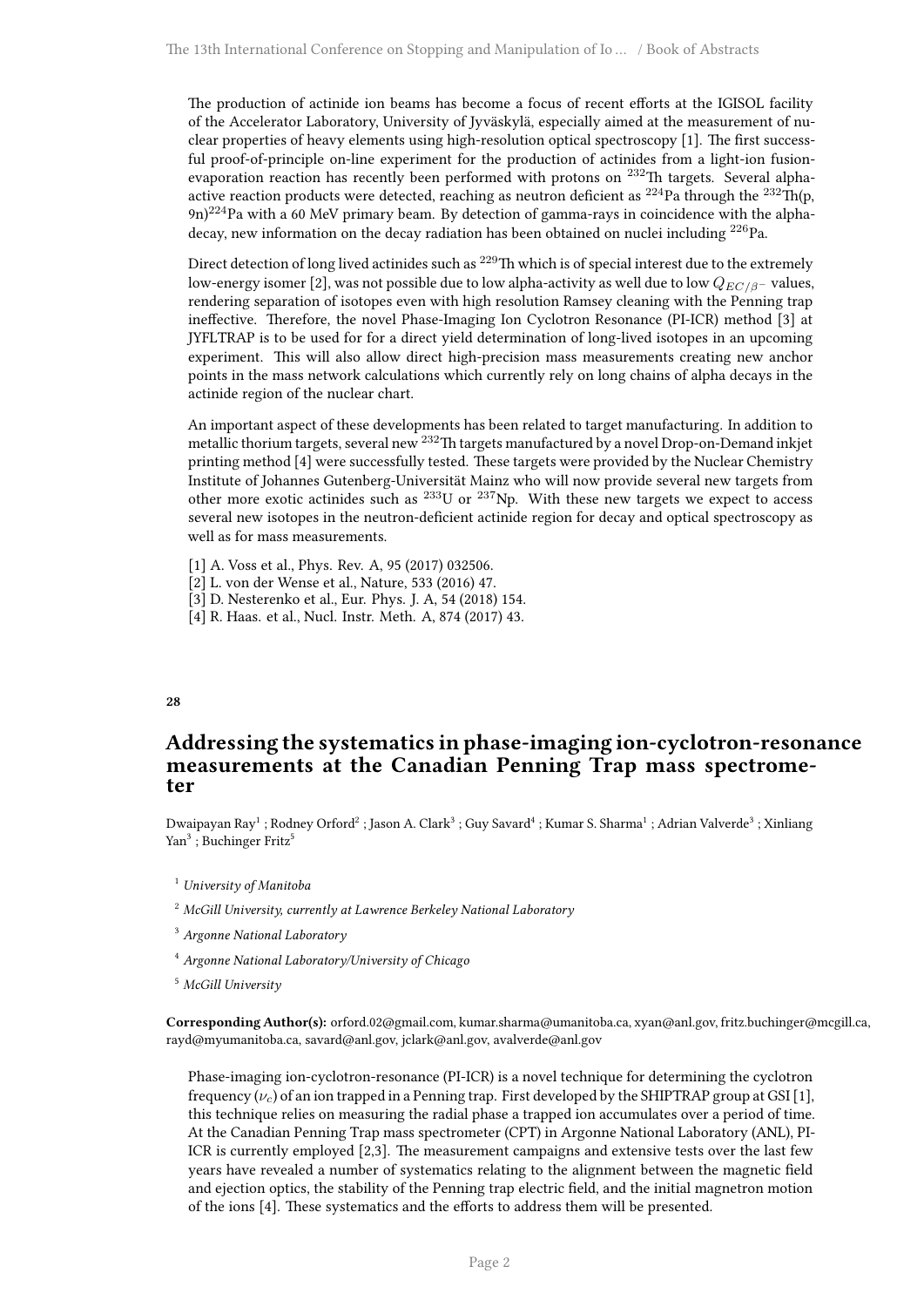This work is supported by Natural Sciences and Engineering Research Council (NSERC, Canada) under Application Number SAPPJ-2018-00028, U.S. Department of Energy (DOE), Office of Nuclear Physics under Contract Number DE-AC02-06CH11357(ANL), and Facility for Rare Isotope Beams - China Scholarship Council (FRIB-CSC) Fellowship under Grant Number 201704910964.

- [1] S. Eliseev *et al.*, Appl. Phys. B 114 (2014) 107.
- [2] R. Orford, N. Vassh *et al.*, Phys. Rev. Lett. 120 (2018) 262702.
- [3] D.J. Hartley, F.G. Kondev, R. Orford *et al.*, Phys. Rev. Lett. 120 (2018) 182502.
- [4] R. Orford, PhD thesis, McGill University, Canada (2018).

<span id="page-6-0"></span>**30**

## **Barium Ion Transport in High Pressure Xenon Gas using RF Carpets**

#### Katherine Woodruff<sup>None</sup>

#### **Corresponding Author(s):** katherine.woodruff@uta.edu

A background-free measurement of neutrinoless double beta decay can be achieved with the detection of the daughter nucleus. Methods to image the daughter barium ion in the decay of xenon-136 are being developed for use in high pressure gas time projection chambers by the NEXT collaboration. A major remaining challenge is the transport of the barium ion to a small imaging region within the detector. In this talk I will discuss the plans for testing RF carpet performance in high pressure gas, early simulation results, and experimental tests of RF high voltage behavior in high pressure systems. I will also discuss our studies of ion drift properties in DC fields in high pressure gases.

#### <span id="page-6-1"></span>**29**

## **Barium Tagging in High Pressure Xenon Gas**

Ben Jones<sup>1</sup>

<sup>1</sup> *UTA*

#### **Corresponding Author(s):** ben.jones@uta.edu

The identification of a single barium ion in coincidence with an energy deposit measured with a precision of 1% in xenon is widely recognized as an unambiguous signature of neutrinoless double beta decay. The detection of single ions in tons of gas or liquid xenon, however, is a major experimental challenge. In this talk I will discuss barium tagging methodologies based on single molecule fluorescence imaging adapted to high pressure xenon gas time projection chambers. Recent advances in ion sensing chemistry and gas phase microscopy will be presented, followed by a discussion of the subsequent R&D steps planned by the NEXT collaboration to enable an ultra-low background, barium tagging neutrinoless double beta decay technology.

#### <span id="page-6-2"></span>**17**

## **Characterization of supersonic jets for in-gas-jet laser ionization spectroscopy at the IGLIS laboratory and of gas flow inside the ion guide at the IGISOL-4 facility**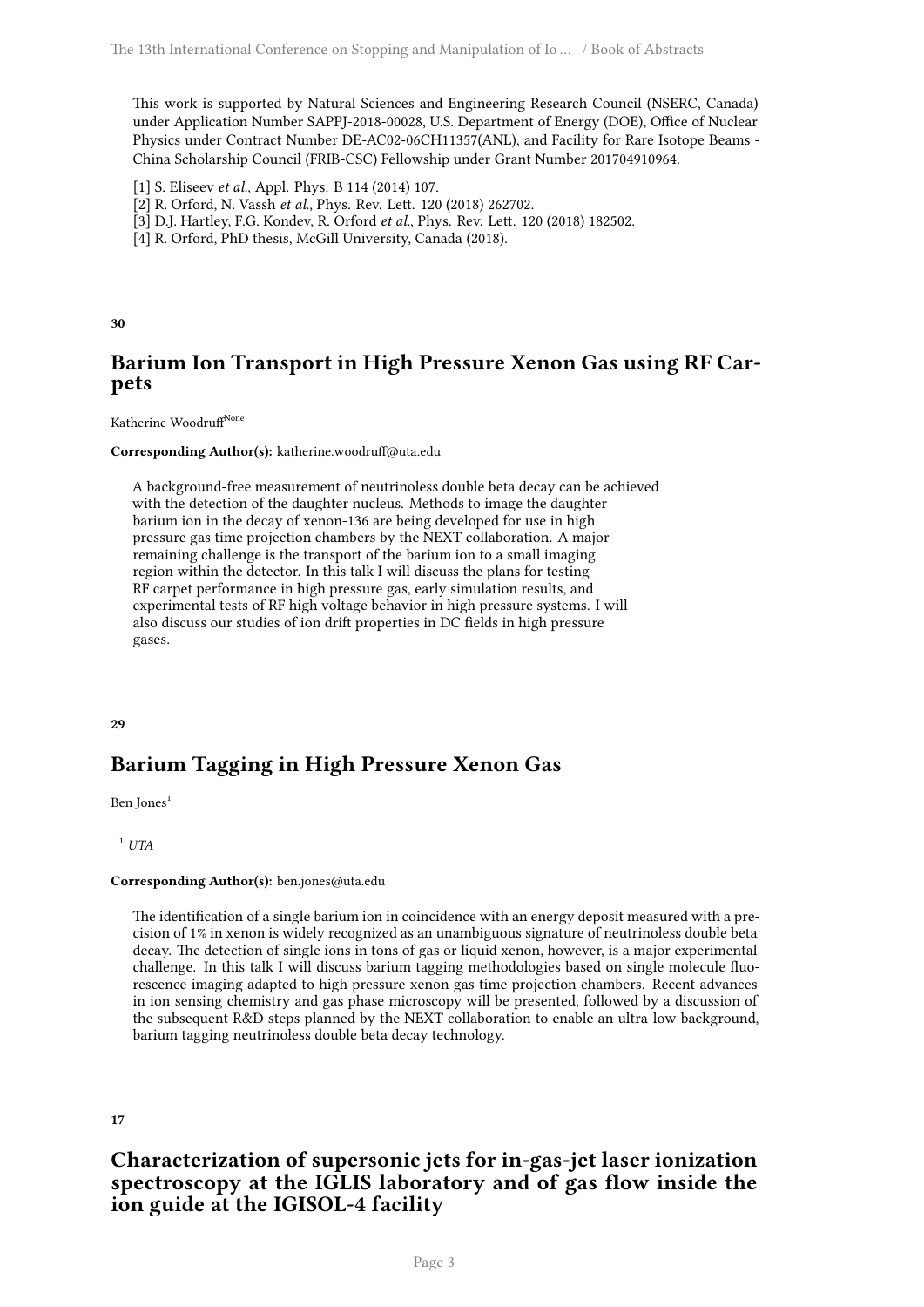#### **Author(s):** ALEXANDRA ZADVORNAYA<sup>1</sup>

Co-author(s): Anu Kankainen<sup>2</sup>; Iain Moore<sup>2</sup>; Ilkka Pohjalainen<sup>1</sup>

<sup>1</sup> *University of Jyväskylä*

<sup>2</sup> *University of Jyvaskyla*

**Corresponding Author(s):** ilkka.t.pohjalainen@gmail.com, alexandra.a.zadvornaya@jyu.fi

Noble gases such as argon and helium are utilized within the In-Gas Laser Ionization and Spectroscopy (IGLIS) [1] and Ion Guide Isotope Separation On-Line (IGISOL) [2] techniques to thermalize and transport nuclear reaction products, which often have short lifetimes and small production yields. To facilitate the spectroscopic studies of the properties of nuclear reaction products, thorough understanding and characterization of utilized gas flows are essential. Characterization was performed experimentally at both the IGLIS and IGISOL-4 laboratories and numerically using the Computational Fluid Dynamics (CFD) Module of COMSOL Multiphysics.

With the in-gas-jet method, an extension of the IGLIS technique, the spectral resolution is improved by more than one order of magnitude in comparison to in-gas-cell laser ionization spectroscopy [3], while maintaining a high efficiency. This allows the determination of nuclear properties with higher precision. The flow parameters of such supersonic gas jets were characterized at the IGLIS laboratory at KU Leuven using Planar Laser Induced Fluorescence (PLIF) and will be discussed in the first part of this talk. The projected temperature associated (Doppler) broadening, which can be attained with an upgraded in-gas-jet method, was estimated to be about 140 MHz for the No isotopes. Moreover, the numerical calculations were performed to obtain temperature, velocity and Mach number profiles of supersonic jets formed by a de Laval nozzle. The experimental and numerical in-gas-jet results agreed reasonably well for a range of coordinates after the nozzle's exit [4].

Extraction efficiencies and delay times of subsonic helium and argon flows inside a fission ion guide are being characterized at the IGISOL-4 facility at the University of Jyvaskyla using a radioactive 223Ra  $\alpha$ -recoil source (T1/2=11.4 d). The status of these measurements will be discussed in the second part of this talk. This characterization defines lower limits of production yields and lifetimes of the nuclear reaction products to be studied using gas cells.

[1] Yu. Kudryavtsev et al., Beams of short lived nuclei produced by selective laser ionization in a gas cell, Nucl. Instrum. Meth. Phys. Res. B, 114, 350 (1996)

[2] I. D. Moore, P. Dendooven, and J. Ärje, The IGISOL technique—three decades of developments. In: Äystö J., Eronen T., Jokinen A., Kankainen A., Moore I.D., Penttilä H., Three decades of research using IGISOL technique at the University of Jyväskylä. Springer, Dordrecht (2013)

[3] R. Ferrer et al., Towards high-resolution laser ionization spectroscopy of the heaviest elements in supersonic gas jet expansion, Nat. Commun. 8, 14520 (2017)

[4] A. Zadvornaya et al., Characterization of Supersonic Gas Jets for High Resolution Laser Ionization Spectroscopy of Heavy Elements, Phys. Rev. X, 8, 041008 (2018)

#### <span id="page-7-0"></span>**37**

## **Conference Check In**

<span id="page-7-1"></span>**35**

## <span id="page-7-2"></span>**Conference Check In**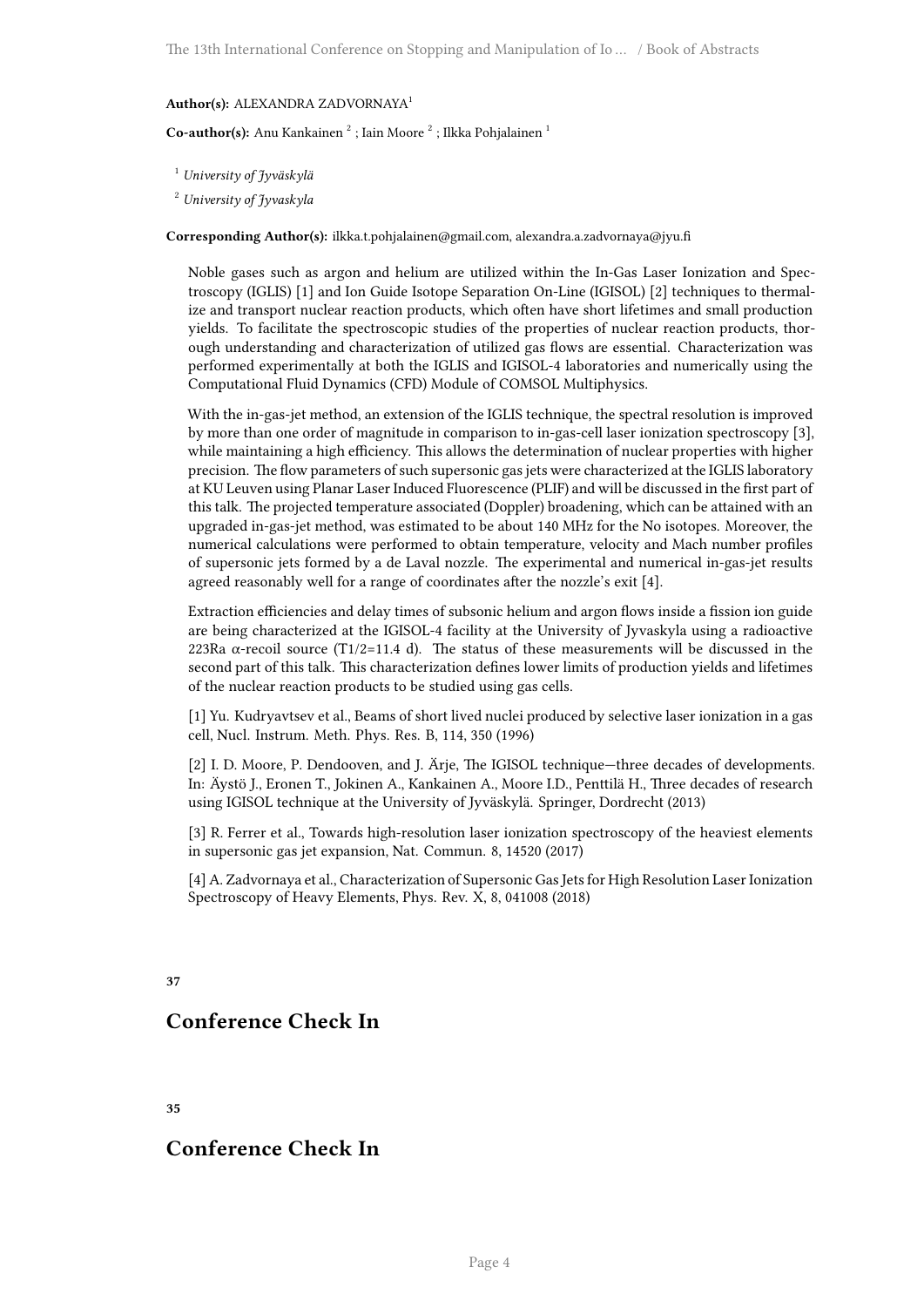## **Design, optimization and commission of a multi-reflection timeof-flight mass analyzer at IMP/CAS**

#### **Author(s):** Yongsheng Wang<sup>1</sup>

 $\rm Co\text{-}author(s):$  Wenxue Huang  $^1$  ; Yulin Tian  $^1$  ; Junying Wang  $^1$  ; Xiaohong Zhou  $^1$  ; Hushan Xu  $^1$ 

1 *Institute of Modern Physics, Chinese Academy Science*

#### **Corresponding Author(s):** yswang629@impcas.ac.cn

A multi-reflection time-of-flight mass analyzer is being constructed for isobaric separation and mass measurement at IMP/CAS (Institute of Modern Physics, Chinese Academy Science). A new method including two sub-procedures, global search and local refinement, has been developed for the design of MRTOF mass analyzer. The method can be used to optimize the parameters of MRTOF-MS both operating in mirror-switching mode and in-trap-lift mode. By using this method, an MRTOF mass analyzer, in which each mirror consists of five cylindrical electrodes, has been designed. In the mirror-switching mode, the maximal mass resolving power has been achieved to be  $1.3 \times 10^5$  with a total time-of-flight of 6.5 ms for the ion species of  $40Ar^{1+}$  [1], and in the in-trap-lift mode, it is 1.6  $\times$  10<sup>5</sup> with a total time-of-flight of 6.4 ms [2]. The simulation also reveals the relationships between the resolving power and the potentials applied on the mirror electrodes, the lens electrode and the drift tube.

This MRTOF-MS has been constructed and is being commissioning now. The preliminary test results show that it works [2].

In this conference, we will present the design details, optimization method and the test results obtained.

#### **References:**

[1] Y.L. Tian, Y.S. Wang, J.Y. Wang, et al., Int. J. Mass Spectrom. 408, 28–32 (2016). [2] Jun-Ying Wang, Yu-Lin Tian, Yong-Sheng Wang, et al., Nucl. Instrum. Meth. B, (2019).

e-mail: yswang629@impcas.ac.cn

#### <span id="page-8-0"></span>**15**

## **Development of a New Laser Ablation Ion Source**

 $\mathrm{Tim\ Ratajczyk}^{1}: \mathrm{Victor\ Varentsov}^{2}: \mathrm{Philipp\ Bollinger}^{1}: \mathrm{Tim\ Lellinger}^{1}: \mathrm{Wilfried\ Nörtershäuser}^{1}:$ 

1 *TU Darmstadt, Institut für Kernphysik, Darmstadt, Germany*

2 *Facility for Antiproton and Ion Research in Europe (FAIR GmbH), Darmstadt, Germany; 3 Institute for Theoretical and Experimental Physics, Moscow, Russia*

**Corresponding Author(s):** tlellinger@ikp.tu-darmstadt.de, pbollinger@ikp.tu-darmstadt.de, wnoertershaeuser@ikp.tudarmstadt.de, tratajczyk@ikp.tu-darmstadt.de, victor.varentsov@fair-center.eu

A new laser ablation ion source is under development at the Institute for Nuclear Physics, TU Darmstadt for high-precision collinear laser spectroscopy. The design will combine the versatility of laser ablation ion production and the non-conservative cooling in Helium buffer gas, to produce a low emittance ion beam of a wide range of elements. It is based on the original idea of an RF-only ion funnel [1] using only the gas jet to transport the ablated ions, which are radially confined by RF electrodes. Additionally, this design will contain a new feature that will allow to further cool and bunch the ion beam. For this purpose, an additional RF electrode stack is placed in the next pumping stage superimposed by a DC gradient towards the exit [2]. The last electrode can be connected to a positive voltage to create a potential barrier and stop the ions to produce a narrow ion bunch. Detailed computer simulations have shown that this ion source [3] will allow us to produce various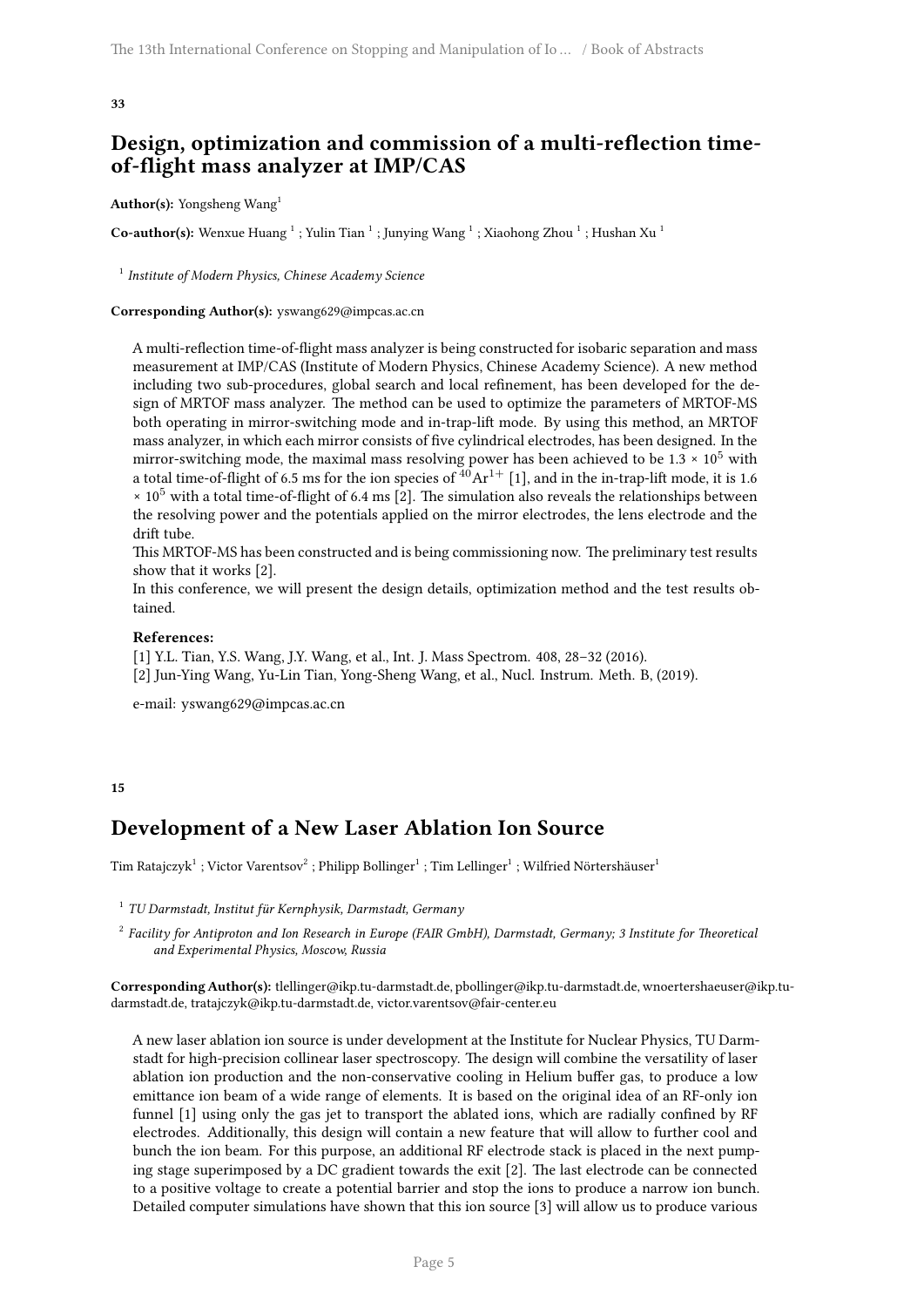high-quality continuous and pulsed ion beams, with low transverse and longitudinal emittance. We will present the current status and first results of this project development.

[1] Victor Varentsov, A new Approach to the Extraction System Design, SHIPTRAP Collaboration Meeting, 19 March, 2001, DOI: https://doi.org10.13140/RG.2.2.30119.55200

[2] Victor Varentsov, Proposal for a new Laser ablation ion source for LaSpec and MATS testing, NUS-TAR Collaboration Meeting, 1 March, 2016, DOI: https://doi.org10.13140/RG.2.2.10904.39686

[3] T. Ratajczyk, V. Varentsov and W. Nörtershäuser, Status of a new laser ablation ion beam source for LASPEC, GSI-FAIR SCIENTIFIC REPORT 2017, DOI: https://doi.org10.15120/GR-2018- 1

#### <span id="page-9-0"></span>**23**

## **Development of offline ion source for collinear laser spectroscopy at the SLOWRI facility in RIKEN**

#### **Author(s):** Minori TAJIMA<sup>1</sup>

Co-author(s): Aiko TAKAMINE<sup>1</sup>; Takumi ASAKAWA<sup>2</sup>; Michiharu WADA<sup>3</sup>; Yusuke SASAKI<sup>2</sup>; Yutaro NAKA-MURA $^4$  ; Hideki IIMURA  $^5$  ; Kunihiro OKADA  $^6$  ; Tetsu SONODA  $^1$  ; Hans SCHUESSLER  $^7$  ; Hitoshi ODASHIMA  $^4$ ; Yukari MATSUO $^2$ ; Hideki UENO $^1$ 

1 *RIKEN Nishina Center*

<sup>2</sup> *Department of Advanced Sciences, Hosei University*

<sup>3</sup> *Wako Nuclear Science Center, KEK*

<sup>4</sup> *Department of Physics, Meiji University*

<sup>5</sup> *Nuclear Science and Engineering Research Center, JAEA*

<sup>6</sup> *Department of Physics, Sophia University*

<sup>7</sup> *Department of Physics and Astronomy, Texas A&M University*

**Corresponding Author(s):** mtajima@riken.jp

We have prepared an offline ion source mainly for a planned collinear laser spectroscopy of RI beams at the SLOWRI facility in RIKEN. It was designed to provide low-emittance ion beams including refractory elements such as Zr, by combining laser ablation of a solid target in He gas and RF ion guide system [1]. We have connected the ion source to a test beamline and observed about  $10^7$  singly charged ions per laser pulse (*≤* 10 Hz) extracted at 10 keV. The current situation including tests to evaluate the performance will be presented.

#### **References:**

[1] M. Wada *et al*., Nucl. Instrum. Methods Phys. Res. **B** 204, 570 (2003).

e-mail: mtajima@riken.jp

#### <span id="page-9-1"></span>**2**

## **Efficient Ion Thermalization and Mass Spectrometry of (Super- )Heavy Elements at SHIPTRAP**

#### Author(s): Oliver Kaleja<sup>1</sup>

Co-author(s): Brankica Andjelic <sup>2</sup> ; Olesya Bezrodnova <sup>3</sup> ; Klaus Blaum <sup>4</sup> ; Michael Block <sup>5</sup> ; Stanislav Chenmarev <sup>6</sup> ; Premaditya Chhetri <sup>7</sup> ; Christian Droese <sup>8</sup> ; Christoph E. Düllmann <sup>5</sup> ; Martin Eibach <sup>9</sup> ; Sergey Eliseev <sup>4</sup> ; Julia Even  $^{10}$  ; Pavel Filianin  $^4$  ; Francesca Giacoppo  $^{11}$  ; Yuri Gusev  $^{12}$  ; Manuel Gutiérrez  $^{13}$  ; Stefan Götz  $^5$  ; Frank Herfurth  $^{14}$ ; Fritz-Peter Hessberger <sup>11</sup> ; Nasser Kalantar-Nayestanaki <sup>10</sup> ; Jadambaa Khuyagbaatar <sup>11</sup> ; Jacques J.W. van de Laar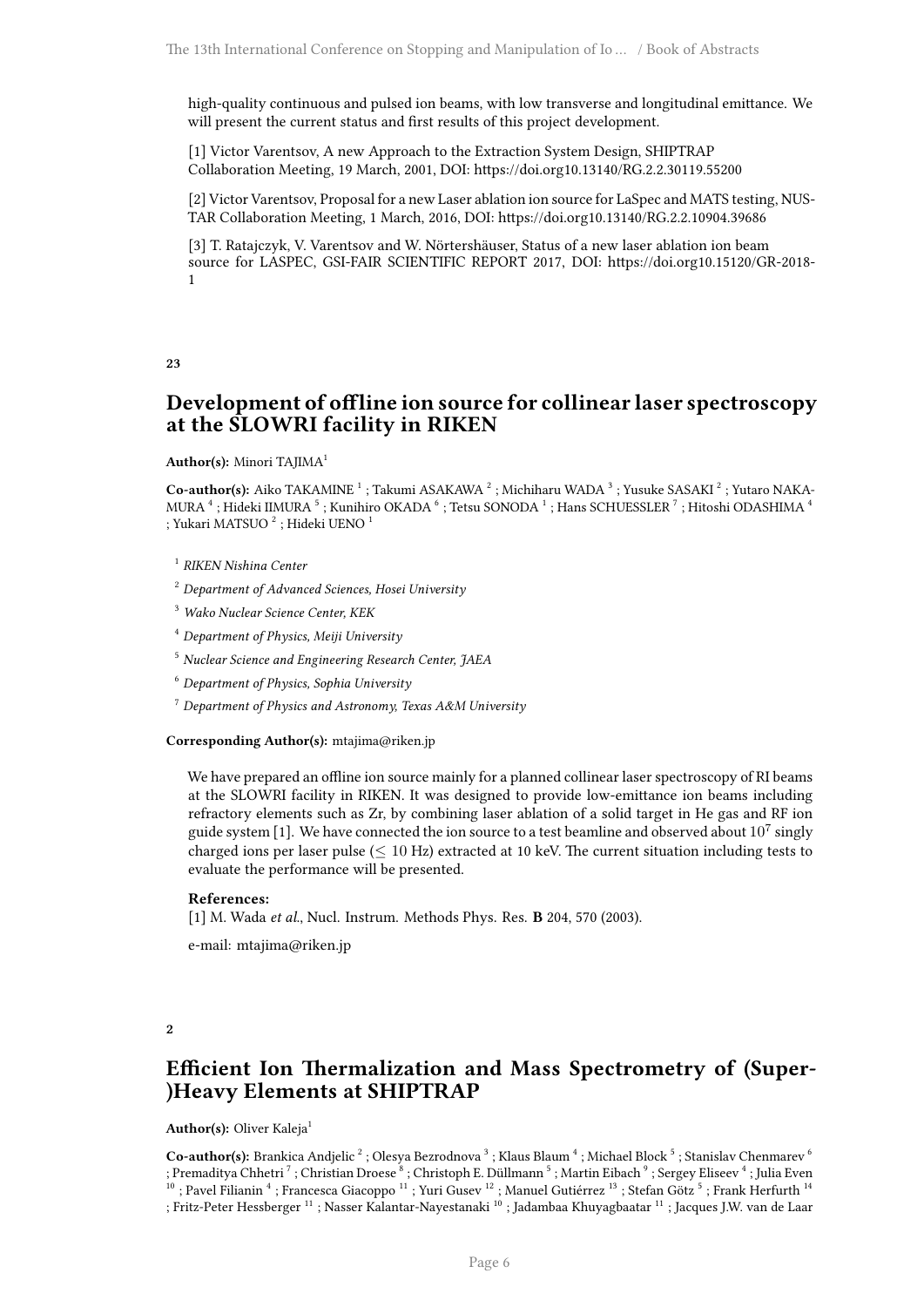<sup>15</sup>; Mustapha Laatiaoui <sup>15</sup>; Steffen Lohse <sup>15</sup>; Natalia Martynova <sup>3</sup>; Enrique Minaya-Ramirez <sup>16</sup>; Andrew Mistry <sup>17</sup>; Tobias Murböck <sup>18</sup>; Yuri Novikov <sup>3</sup>; Sebastian Raeder <sup>18</sup>; Daniel Rodriguez <sup>13</sup>; Fabian Schneider <sup>15</sup>; Lutz Schweikhard $^8$  ; Peter Thirolf  $^{19}$  ; Alexander Yakushev  $^{11}$ 

- <sup>1</sup> *MPIK Heidelberg, JGU Mainz, GSI Darmstadt*
- <sup>2</sup> *HI Mainz, KVI-CART/Univ. Groningen*
- 3 *PNPI KI Gatchina, SPbSU St. Petersburg*
- <sup>4</sup> *MPIK Heidelberg*
- 5 *JGU Mainz, HI Mainz, GSI Darmstadt*
- 6 *JGU Mainz, PNPI KI Gatchina*
- 7 *TU Darmstadt, GSI Darmstadt*
- <sup>8</sup> *Univ. Greifswald*
- <sup>9</sup> *Univ. Groningen, GSI Darmstadt*
- <sup>10</sup> *KVI-CART/Univ. Groningen*
- <sup>11</sup> *GSI Darmstadt, HI Mainz*
- <sup>12</sup> *PNPI KI Gatchina*
- <sup>13</sup> *Univ. Granada*
- <sup>14</sup> *GSI*
- <sup>15</sup> *JGU Mainz, HI Mainz*
- <sup>16</sup> *IPN Orsay*
- <sup>17</sup> *HI Mainz, GSI Darmstadt*
- <sup>18</sup> *GSI Darmstadt*
- <sup>19</sup> *LMU München*

The quest for the *island of stability*, a region of nuclides with enhanced stability around proton and neutron numbers  $Z \approx 114 - 126$  and  $N \approx 184$ , respectively, is at the forefront of nuclear physics. The survival of superheavy elements is intimately linked to nuclear shell effects, which can be experimentally probed by mass measurements. Experiments around this region are hampered by extremely low production rates of down to few ions per month. Nonetheless, the Penning-trap mass spectrometer SHIPTRAP, located at the GSI in Darmstadt, Germany, has shown that direct high-precision measurements of atomic masses of  $_{102}$ No and  $_{103}$ Lr isotopes around the deformed shell closure  $N = 152$  are feasible and provide indispensable knowledge on binding energies, shell effects and yield important anchor-points on *α*-decay chains, affecting absolute mass values up to the heaviest elements.

To continue this groundbreaking program and to proceed towards heavier and more exotic nuclides, the drop in production rate has to be accomodated by several improvements. The Penning-trap system was recently relocated, allowing to integrate a second-generation gas-stopping cell, operating at cryogenic temperatures. Its stopping efficiency was optimized using the SRIM simulation software, and its purity was recently investigated using recoil-ion sources. In addition, the Phase-Imaging Ion-Cyclotron-Resonance (PI-ICR) technique was developed, increasing the sensitivity of mass measurements. To fully exploit its enhanced mass resolving power required improving the temporal stability of the electric and magnetic fields. Furthermore, its applicabilty in low-rate measurements, accumulating only few ions in total, yet had to be proven.

In the SHIPTRAP experimental campaign in summer 2018, we extended direct high-precision Penningtrap mass spectrometry into the region of the heaviest elements using the PI-ICR technique. For the first time, direct mass measurements of  $^{251}$ No,  $^{254}$ Lr and the superheavy nuclide  $^{257}$ Rf were performed with rates down to one detected ion per day. Despite lowest rates the PI-ICR technique allowed resolving the isomeric states  $^{251m,254m}$ No and  $^{254m,255m}$ Lr from their respective ground states with mass resolving powers of up to 10.000.000 and to accurately determine their excitation energies, which had previously been derived only indirectly via decay spectroscopy.

<span id="page-10-0"></span>In this contribution an overview of the technical developments and the recent results will be given.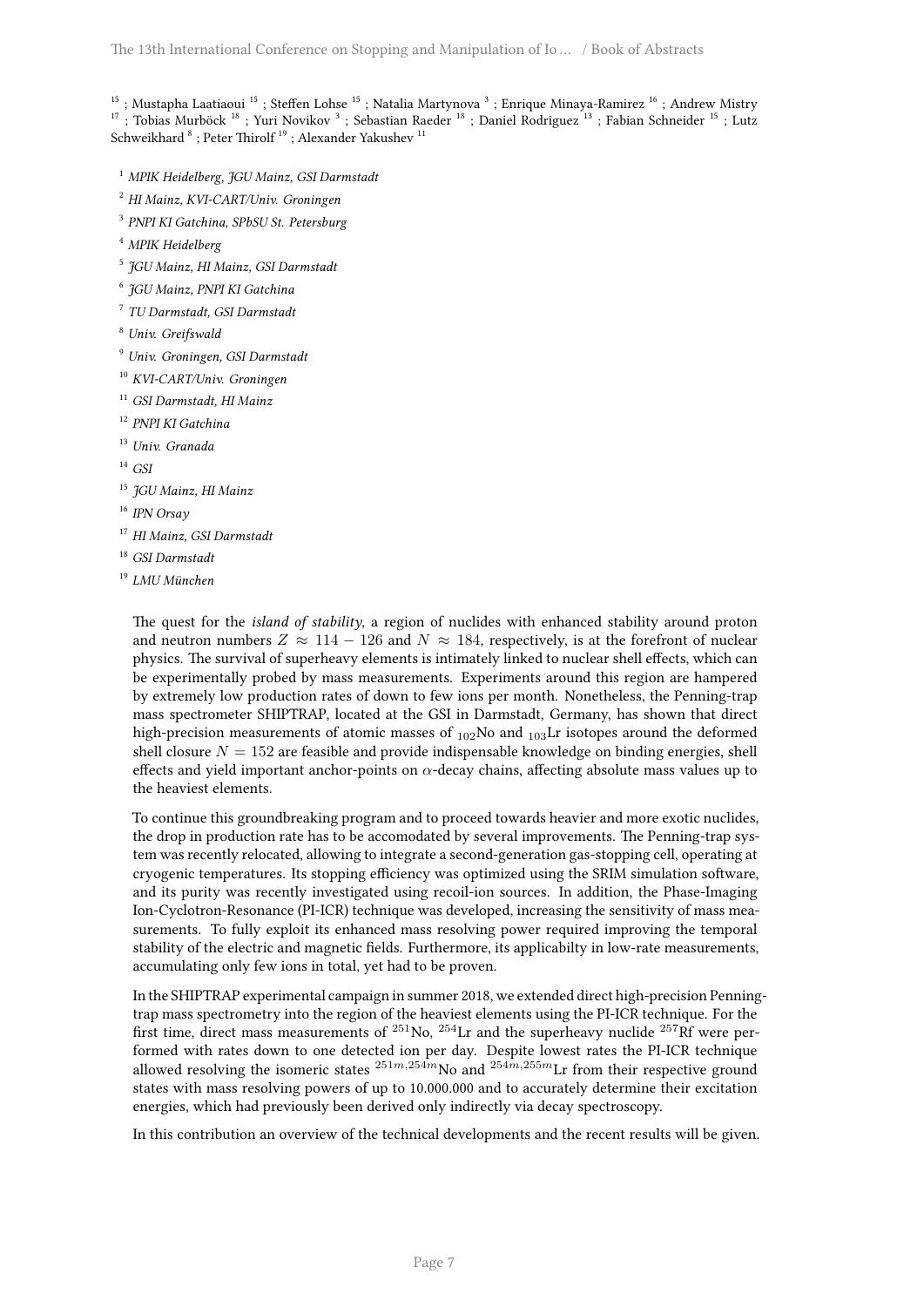## **First application of mass selective re-trapping enables mass measurements of neutron-deficient Yb and Tm isotopes despite strong isobaric background**

Author(s): Moritz Pascal Reiter<sup>1</sup>

Co-author(s): Soenke Beck<sup>2</sup>; Julian Bergmann<sup>3</sup>; Timo Dickel<sup>2</sup>; Jens Dilling<sup>4</sup>; Eleanor Dunling<sup>5</sup>; Jake Flowerdew  $^6$  ; Leigh Graham  $^7$  ; Andrew Jacobs  $^8$  ; Renee Klawitter  $^9$  ; Brian Kootte  $^{10}$  ; Yang Lan  $^{11}$  ; Erich Leistenschneider  $^{11}$ ; Marilena Lykiardopoulou  $^{11}$  ; Ish Mukul  $^{12}$  ; Stefan Paul  $^9$  ; Wolfgang Plass  $^2$  ; Christoph Scheidenberger  $^2$  ; James Tracy $^{12}$ ; Mike Vansteenkiste $^{12}$ ; Christian Will $^{3}$ ; Ania Kwiatkowski $^{13}$ 

- 1 *JLU Giessen, TRIUMF*
- 2 *JLU Giessen, GSI*
- 3 *JLU Giessen*
- 4 *Triumf, UBC*
- 5 *TRIUMF, Surrey*
- <sup>6</sup> *U of Calgary*
- 7 *Triumf*
- <sup>8</sup> *UBC, TRIUMF*
- 9 *TRIUMF, U of Heidelberg*
- <sup>10</sup> *TRIUMF, U of Manitoba*
- <sup>11</sup> *TRIUMF, UBC*
- <sup>12</sup> *TRIUMF*
- <sup>13</sup> *TRIUMF, U of Victoria*

#### **Corresponding Author(s):** mreiter@triumf.ca

TRIUMF's Ion Trap for Atomic and Nuclear science (TITAN) [1] located at the Isotope Separator and Accelerator (ISAC) facility, TRIUMF, Vancouver, Canada is a multiple ion trap system specialized in performing high-precision mass measurements and in-trap decay spectroscopy of short-lived radioactive ions. Although ISAC can deliver high yields for some of the most exotic species, many measurements suffer from strong isobaric background. In order to overcome this limitation an isobar separator based on the Multiple-Reflection Time-Of-Flight Mass Spectrometry (MR-TOF-MS) technique has been developed and installed at TITAN [2].

Mass selection is achieved using dynamic re-trapping of the ions of interest after a time-of-flight analysis in an electrostatic isochronous reflector system [3]. Re-using the injection trap of the device for the mass-selective re-trapping, the TITAN MR-TOF-MS can operate as its very own high resolution isobar separator prior to mass measurements within the same device. This combination of operation modes boosts the dynamic range and background handling capabilities of the device, enabling high precision mass measurements with ion of interests to contaminant ratios of 1:10^6.

We will discuss the technical aspects of re-trapping and recent results of mass measurements of neutron-deficient Yb and Tm isotopes investigating the persistence of the N=82 neutron shell closure far from stability made possible by employing for the first time online mass selective re-trapping to supress strong isobaric background.

References:

- [1] J. Dilling et al., NIM B 204, 2003, 492–496
- [2] C. Jesch et al., , Hyperfine Interact. 235 (1-3), 2015, 97–106
- [3] T. Dickel et al. J. Am. Soc. Mass Spectrom. (2017) 28: 1079

<span id="page-11-0"></span>**36**

## <span id="page-11-1"></span>**Group Photo**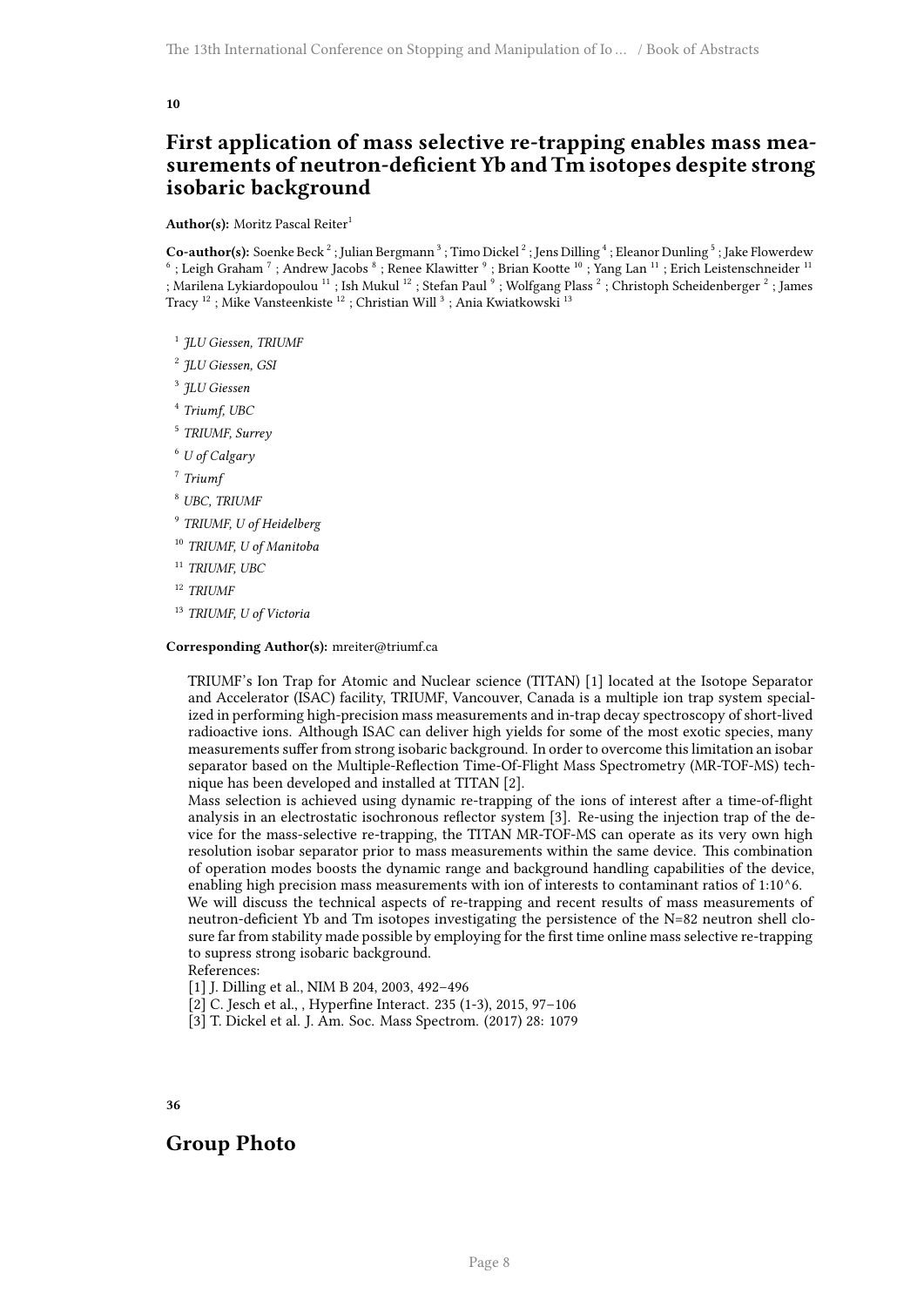## **Improvement of a dc-to-pulse conversion efficiency of FRAC**

#### Author(s): So Sato<sup>1</sup>

Co-author(s): Masanori Wakasugi <sup>2</sup> ; Tetsuya Ohnishi <sup>2</sup> ; Masamitsu Watanabe <sup>2</sup> ; Akitomo Enokizono <sup>2</sup> ; Kazuyoshi Kurita <sup>1</sup>

<sup>1</sup> *Department of Physics, Rikkyo University, Toshima, Tokyo 171-8501, Japan*

2 *RIKEN Nishina Center for Accelerator-Based Science, Wako, Saitama 351-0198, Japan*

**Corresponding Author(s):** 18la010w@rikkyo.ac.jp

At the SCRIT electron scattering facility at RIKEN [1,2], we aim at realizing the world's first electron scattering experiment of unstable nuclei, after succeeding in principle verification experiment using stable nuclei<sup>132</sup>Xe [3].

In order to perform electron scattering with unstable nuclei with small production rate, it is important to accumulate and inject ions efficiently into the SCRIT device. For this purpose, it is necessary to convert a continuous ion beam from the ISOL type ion separator ERIS [4] to a pulsed beam with the pulse duration of 300~500 μs.

We developed a dc-to-pulse converter, called FRAC [5], based on RFQ linear ion trap and have attained the dc-to-pulse conversion efficiency of 5.6%.

We modified the FRAC to further improve the efficiency, and enabled cooling of the trapped ions by Xe gas of ~10*−*<sup>3</sup> Pa. Then an electric field gradient was applied in the longitudinal direction of FRAC.

As a result, the conversion efficiency was improved by more than 10 times compared to that before modification. Details of the modification and its latest performance will be presented.

#### **References:**

[1] M. Wakasugi et al., Nucl. Instrum. Meth. **B317**, 668 (2013).

[2] T. Ohnishi et al., Physca Scripta **T166**, 014071 (2015).

[3] K. Tsukada et al., Phys. Rev. Lett. **118**, 262501 (2017).

[4] T. Ohnishi et al., Nucl. Instrum. Meth. **B317**, 357 (2013).

[5] M. Wakasugi et al., Rev. Sci. Instrum. **89**, 095107 (2018).

#### <span id="page-12-0"></span>**8**

## **Laser Resonance Chromatography (LRC): A new methodology in superheavy element research**

Mustapha Laatiaoui<sup>1</sup>

1 *JGU Mainz*

#### **Corresponding Author(s):** mlaatiao@uni-mainz.de

Optical spectroscopy constitutes the historical path to accumulate basic knowledge on the atom and its structure. Former work based on fluorescence and resonance ionization spectroscopy enabled identifying optical spectral lines up to element 102, nobelium [1, 2]. Beyond nobelium, solely predictions of the atom's structure exist, which in general are far from sufficient to reliably identify atoms from spectral lines. One of the major difficulties in atomic model calculations arise from the complicated interaction between the numerous electrons in atomic shells, which necessitate conducting experiments on such exotic quantum systems. The experiments, however, face the challenging refractory nature of the elements, which lay ahead, coupled with shorter half-lives and decreasing production yields.

In this contribution, a new concept of laser spectroscopy of the superheavy elements is proposed. To overcome the need for detecting fluorescence light or for neutralization of the fusion products,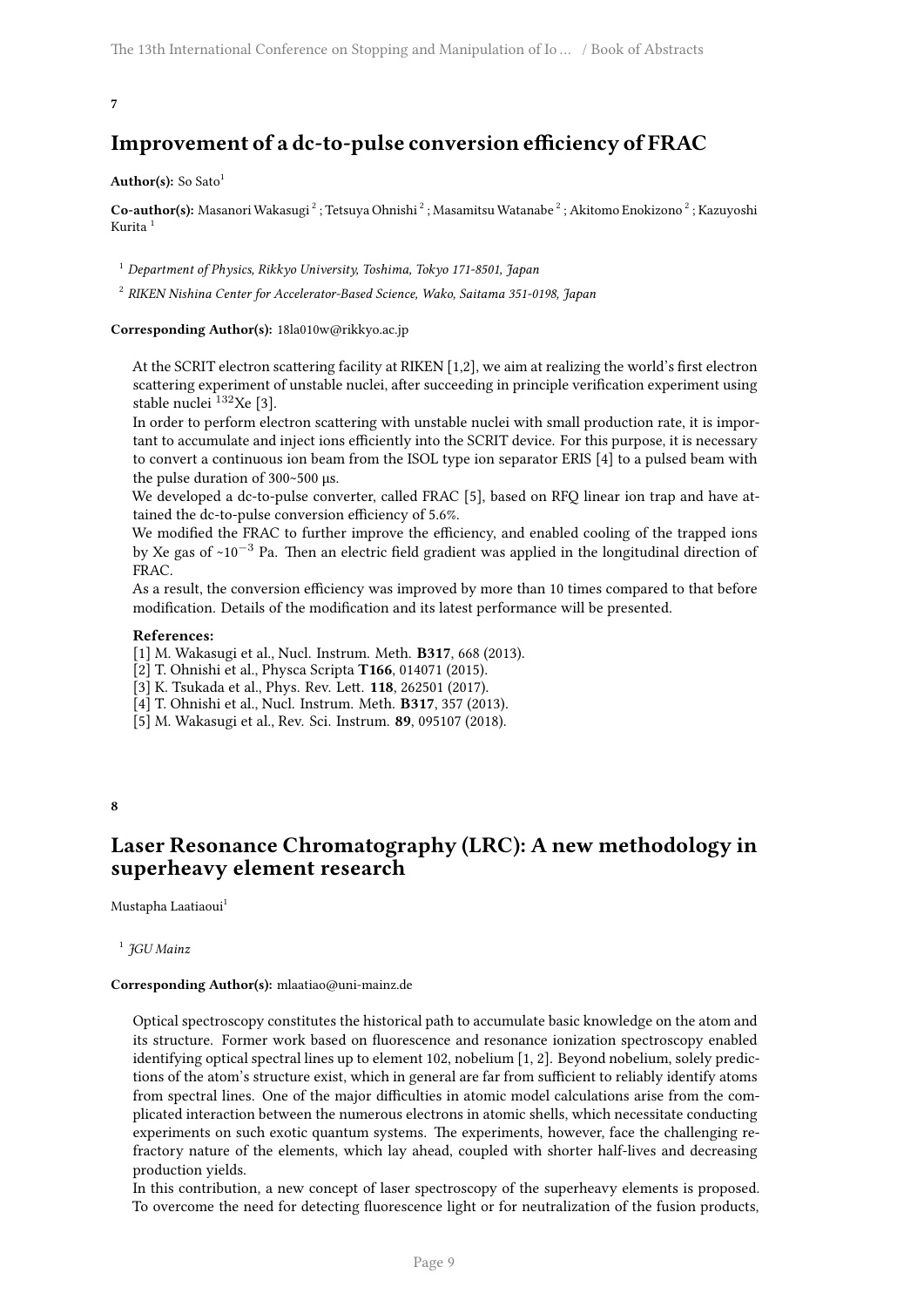which were employed up to date when lacking tabulated spectral lines, the new concept foresees resonant optical excitations to alter the ratio of ions in excited metastable states to ions in the ground state. The excitation process shall be readily measurable using electronic-state chromatography techniques [3, 4] as the ions exhibit distinct ion mobilities at proper conditions and thus drift at different speeds through the apparatus to the detector. The concept offers unparalleled access to laser spectroscopy of many mono-atomic ions across the periodic table of elements, in particular, the transition metals including the high-temperature refractory metals and the elusive superheavy elements like rutherfordium and dubnium at the extremes of nuclear existence.

This project has received funding from the European Research Council (ERC) under the European Union's Horizon 2020 research and innovation programme (No. 819957)

#### **References**

- 1. J. Reader A. Kramida, Yu. Ralchenko and NIST ASD Team (2018), 2019.
- 2. M. Laatiaoui et al., Nature, 538 (2016) 495.
- 3. P. R. Kemper and M. T. Bowers, J. Phys. Chem., 95 (1991) 5134.
- 4. M. J. Manard and P. R. Kemper, Int. J. Mass Spectrom., 407 (2016) 69.

#### <span id="page-13-0"></span>**14**

## **MIRACLS: A Multi Ion Reflection Apparatus for Collinear Laser Spectroscopy**

#### Author(s): Simon Sels<sup>1</sup>

Co-author(s): Paul Fischer<sup>2</sup>; Hanne Heylen<sup>1</sup>; Fabian Hummer<sup>3</sup>; Varvara Lagaki<sup>4</sup>; Simon Lechner<sup>5</sup>; Wilfried Nortershauser  $^6$  ; Peter Plattner  $^7$  ; Marco Rosenbusch  $^8$  ; Lutz Schweikhard  $^9$  ; Robert Wolf  $^{10}$  ; Stephan Malbrunot-Ettenauer<sup>1</sup>

<sup>1</sup> *CERN*

- <sup>3</sup> *CERN, JKU Linz*
- <sup>4</sup> *CERN, Greifswald Univ.*
- <sup>5</sup> *CERN, TU Darmstadt*
- 6 *TU Darmstadt*
- <sup>7</sup> *CERN, Innsbruck Univ.*
- <sup>8</sup> *Greifswald Univ., (Current: Riken)*
- <sup>9</sup> *Greifswald Univ.*
- <sup>10</sup> *Greifswald Univ. (Current: Sydney Univ.)*

#### **Corresponding Author(s):** simon.sels@cern.ch

Laser spectroscopy is a well-established technique for studying nuclear ground-state properties in a model-independent way. By observing the isotope shifts and hyperfine structures of the atoms' spectral lines, the technique provides access to the charge radii and electromagnetic moments of the nuclear ground- and isomeric states [1, 2]. While in-source laser spectroscopy in a hot cavity is a very sensitive method that is able to measure rare isotopes with production rates below one particle per second at ISOL facilities [3], the spectral resolution of this method is limited by Doppler broadening to ~5 GHz. Collinear laser spectroscopy (CLS) on the other hand, provides an excellent spectral resolution of ~10 MHz [1] which is of the order of the natural line widths of allowed optical dipole transitions. However, CLS requires yields of more than 100 or even 10,000 ions/s depending on the specific case and spectroscopic transition [4].

The MIRACLS project at CERN aims to develop a laser spectroscopy technique that combines both the high spectral resolution of conventional fluorescence CLS with an enhanced sensitivity factor of 20-600 depending on the mass and lifetime of the studied nuclide. The sensitivity increase is derived from an extended observation time provided by trapping ion bunches in a Multi-Reflection Time-of-Flight device where they can be probed several thousand times [5]. A proof-of-principle

<sup>2</sup> *Greifswald Univ*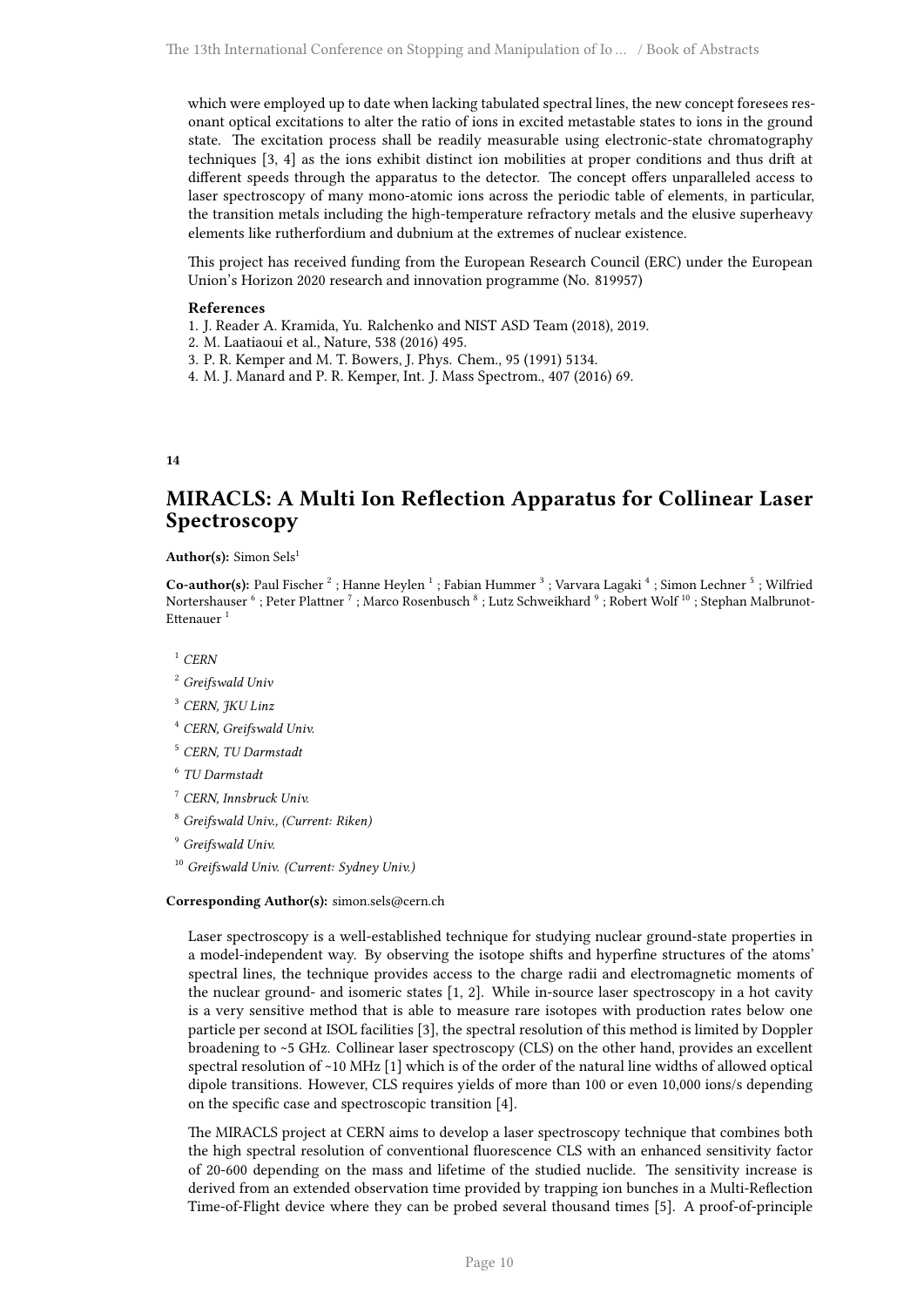apparatus, operating at 2 keV beam energy, has been assembled at CERN ISOLDE with the goal of demonstrating the MIRACLS concept, benchmark simulations [6] that will be employed to design a future device operating at 30 keV and further technological developments.

Recently, first measurements have been performed with the proof-of-principle apparatus using stable magnesium isotopes as a first test case. Laser spectroscopy has been performed on 24,26Mg+ ions trapped for more than 5000 revolutions in the MR-ToF. Line widths close to the Doppler limit in this 2-keV machine have been achieved. Furthermore, a.o. collinear-anticollinear spectroscopy has been performed on 40Ca+ ions. Extensive characterizing study of the device is ongoing.

This talk will introduce the MIRACLS concept, present the first results and current status of the project as well as an outlook towards further developments.

[1] K. Blaum, et al., Phys. Scr. T152, 014017 (2013)

[2] P. Campbell et al., Prog. Part. and Nucl. Phys. 86, 127-180 (2016)

[3] B. Marsh et al., Nature Physics 14, 1163-1167 (2018)

[4] R. Neugart, J. Phys. G: Nucl. Part. Phys. 44 (2017)

[5] S. Sels et al., Nucl. Instr. Meth. B, In press (2019) DOI: 10.1016/j.nimb.2019.04.076

[6] F. Maier, et al. Hyperfine Interact (2019) 240:54

<span id="page-14-0"></span>**25**

## **MORA project and optimization of transparent ion trap geometry**

Meriem BENALI<sup>1</sup>

1 *LPC Caen, France*

**Corresponding Author(s):** benali@lpccaen.in2p3.fr

The MORA (Matter's Origin from the RadioActivity of trapped and oriented ions) project [1] is part of the research on CP violation that could explain the matter-antimatter asymmetry observed in the universe, through the measurement of the so-called D correlation. MORA uses an innovative in-trap orientation method which combines the high trapping efficiency of a transparent Paul trap with laser orientation techniques. The MORA setup will permit to reach precision on D down to a few 10*−*<sup>5</sup> , which allows to probe the Final State Interactions (FSI) effects for the first time.

Within the framework of this project, a three-dimensional Paul trap (MORATrap) geometry has been optimized to broad the quadrupolar region, where the contribution of higher order harmonics is reduced. MORATrap is composed of three conic ring pairs with a mid-plane symmetry, its geometry is inspired from the existing transparent Paul trap, LPCTrap [2]. Our trap optimization was carried out by minimizing high order harmonics and maximizing the quadrupolar term in the spherical harmonics expansion of the generated potential in the trap center. Our simulation is based on solving Laplace's equation with the AXIELECTROBEM software developed at LPC Caen coupled to some *χ* <sup>2</sup> minimization.

[1] P. Delahaye et al., arXiv:1812.02970, proceedings of the TCP 2018 conference, to appear in Hyp. Int.

[2] P.~Delahaye et al., arXiv:1810.09246 [physics.ins-det], submitted to EPJA.

**26**

## **On the way to a world-competitive fission fragment facility at SARAF**

Israel Mardor $^1$  ; Timo Dickel $^2$  ; Leo Weissman $^1$ 

1 *Soreq Nuclear Research Center*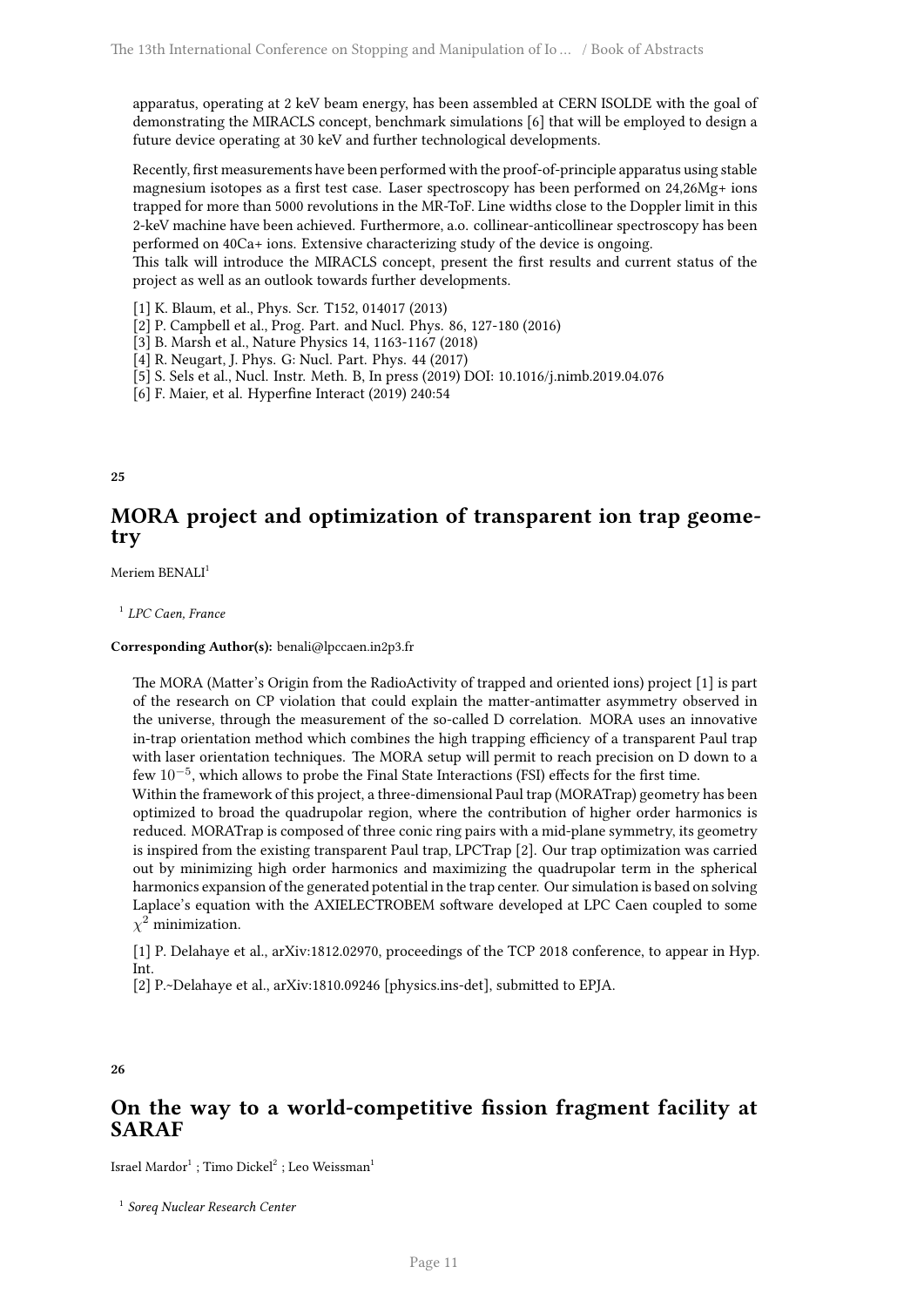2 *JLU Giessen, GSI*

**Corresponding Author(s):** mardor@tauex.tau.ac.il, leo.weissman@gmail.com

Combining an Ion Catcher, which is based on the cryogenic stopping cell that is being designed for the Low Energy Branch at the Super-FRS at FAIR [1], with the high-power accelerator SARAF II, currently under construction at Soreq NRC [2], and a liquid lithium target [3] will enable creating a research facility for neutron-rich exotic isotopes based on high-energy neutrons induced fission. I will outline a conceptual design and possible implementation of the Ion Catcher at SARAF, along with rate estimations, which indicate that such a facility will be potent in a world competitive manner, with neutron-rich isotope production rates higher than much larger future facilities such as FRIB.

#### References:

[1] T. Dickel et al., "Conceptional design of a novel next-generation cryogenic stopping cell for the Low-Energy Branch of the Super-FRS", Nucl. Instr. and Meth. B 376 216-220 (2016)

[2] I. Mardor et al., "The Soreq Applied Research Accelerator Facility (SARAF): Overview, research programs and future plans", Eur. Phys. J. A (2018) 54: 91

[3] S. Halfon et al., "Note: Proton irradiation at kilowatt-power and neutron production from a freesurface liquid-lithium target", Rev. Sci. Inst. 85, 056105 (2014)

email: mardor@tauex.tau.ac.il

#### <span id="page-15-0"></span>**19**

## **Overview of progress at SMI-2019**

Iain Moore<sup>1</sup>

<sup>1</sup> *University of Jyväskylä*

#### **Corresponding Author(s):** iain.d.moore@jyu.fi

This talk will provide an overview of the field of Stopping and Manipulation of Ions and related topics based on the recent progress presented by the different contributions within SMI-2019. A final focus will aim to look towards the future and the puzzles and possibilities we may face in the coming years which will set the scene for the next conference.

#### <span id="page-15-1"></span>**13**

## **Particle-in-Cell Simulations for Studies of Space Charge Effects in Ion Trap and Ion Transport Devices**

Ryan Ringle<sup>1</sup>

<sup>1</sup> *NSCL/FRIB*

#### **Corresponding Author(s):** ringle@nscl.msu.edu

One of the least intuitive phenomena in ion trap or ion transport devices is the effect of large numbers of charged particles, also known as space charge, on the performance of the device. Space charge can shield applied DC and RF fields, leading to poor transport efficiencies and increased spatial and energy distributions. Robust simulation methods must be employed in order to mitigate these effects and to gain a better understanding of the device in the presence of space charge. However, standard ion optics software, such as SIMION [1], have limited ability to handle space charge, or are not optimized to efficiently study the system of interest. Therefore, other, more specialized, techniques must be used.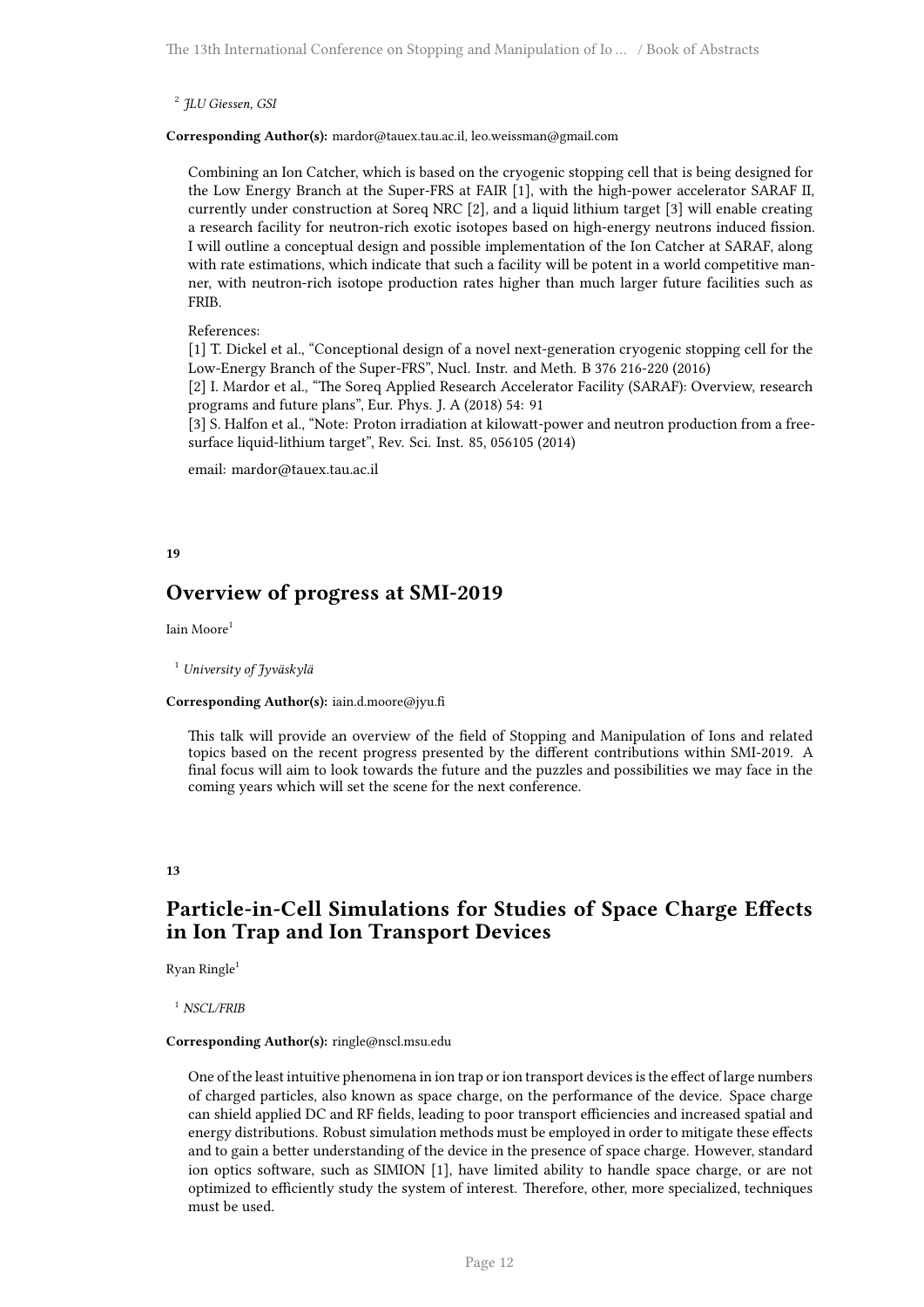The particle-in-cell (PIC) method has been used to study plasmas and gravitational systems for decades, typically employing 2D or 3D coordinate systems. Thorough treatments of the subject can be found in [2, 3]. Modern desktop computing hardware make 3D PIC simulations with millions of super particles possible in a reasonable amount of time without requiring a high-performance computing cluster. The 3DCylPIC package [4] was developed to study devices at FRIB/NSCL, such as RF carpets, gas cells, radiofrequency quadrupole cooler/bunchers, MR-TOFs, etc., that need to operate effectively in the presence of large amounts of space charge. In this talk I will describe how 3DCylPIC operates and present the results of simulations of devices that are currently in use, making comparisons to measurements where possible.

[1] D. A. Dahl, Int. J. Mass Spectrom. 200 (2000) 3–25.

[2] C. K. Birdsall, A. B. Langdon, Plasma physics via computer simulation, McGraw-Hill, New York, 1985.

[3] R. W. Hockney, J. W. Eastwood, Computer simulation using particles, A. Hilger, Bristol [England] ; Philadelphia, 1988.

[4] R. Ringle, Int. J. Mass Spectrom. 303 (2011) 42-50.

<span id="page-16-0"></span>**27**

## **Present status and future plans for slow and stopped beams in RIKEN**

Peter Peter Schury<sup>None</sup> ; Michiharu WADA<sup>1</sup> ; Marco Rosenbusch<sup>2</sup> ; Hermann Wollnik<sup>3</sup> ; Yuta Ito<sup>4</sup> ; Yutaka Watanabe<sup>5</sup> ; Yoshikazu Hirayama $^6$  ; Hiroari Miyatake $^6$  ; Souta Kimura $^7$  ; Daiya Kaji $^7$  ; Hiromitsu Haba $^7$  ; Jun-Young Moon $^8$  ; Kouji Morimoto $^7$  ; Kousuke Morita $^9$  ; Aiko TAKAMINE $^7$ 

- <sup>1</sup> *Wako Nuclear Science Center, KEK*
- <sup>2</sup> *Greifswald Univ., (Current: Riken)*
- <sup>3</sup> *New Mexico State Univ*
- 4 *Japan Atomic Energy Agency*
- <sup>5</sup> *KEK WNSC*
- <sup>6</sup> *KEK / WNSC*
- 7 *RIKEN Nishina Center*
- 8 *Institute for Basic Science*
- <sup>9</sup> *Kyushu University*

**Corresponding Author(s):** yutaka.watanabe@kek.jp, hwollnik@gmail.com, moritako@phys.kyushu-u.ac.jp, yito@riken.jp, haba@riken.jp, morimoto@riken.jp, daiya@riken.jp, jymoon@ibs.re.kr, hiroari.miyatake@kek.jp, hiraya@post.kek.jp, sota.kimura@riken.jp, schury@post.kek.jp

The accelerator complex at RIKEN's Nishina Center for Accelerator Based Science offers presently unparalleled intensity and variety of radioactive ion beams. The accelerator complex employs multiple facilities utilizing in-flight fission and fragmentation, fusion, and multi-nucleon transfer reactions to provide radioactive ion beams spanning the table of isotopes from  ${}^{6}$ He to  ${}^{294}$ Og. In order to make these beams viable for low-energy experimental techniques (e.g. ion traps) requires the use of high-pressure gas cells. Several such systems are in various states of readiness.

The SHE-mass gas cell, located after the gas-filled recoil ion separator GARIS-II has been successfully operated since 2016. Recent modifications of the SHE-mass system will be discussed and select results presented.

A medium-size gas cell is nearing construction for use in symbiotic measurements. It will be used as a beam dump for in-beam gamma-ray experiments and in conjunction with a multi-reflection time-of-flight mass spectrograph will enhance the in-beam gamma-ray experiments. The design of the system and its planned usage will be discussed.

To provide access to neutron-rich heavy isotopes which are difficult to access via in-flight fission and fragmentation, the KEK Isotope Separation System (KISS) utilizes multi-nucleon transfer reactions. The transfer products are stopped and neutralized in an argon-filled gas cell. Atoms of a desired element can be selectively re-ionized using a two-color resonance laser ionization scheme. Ions of the selected element are accelerated to 30 keV and isobarically purified via a magnetic dipole prior to being delivered to a measurement station. A new "gas-cell cooler-buncher" has recently been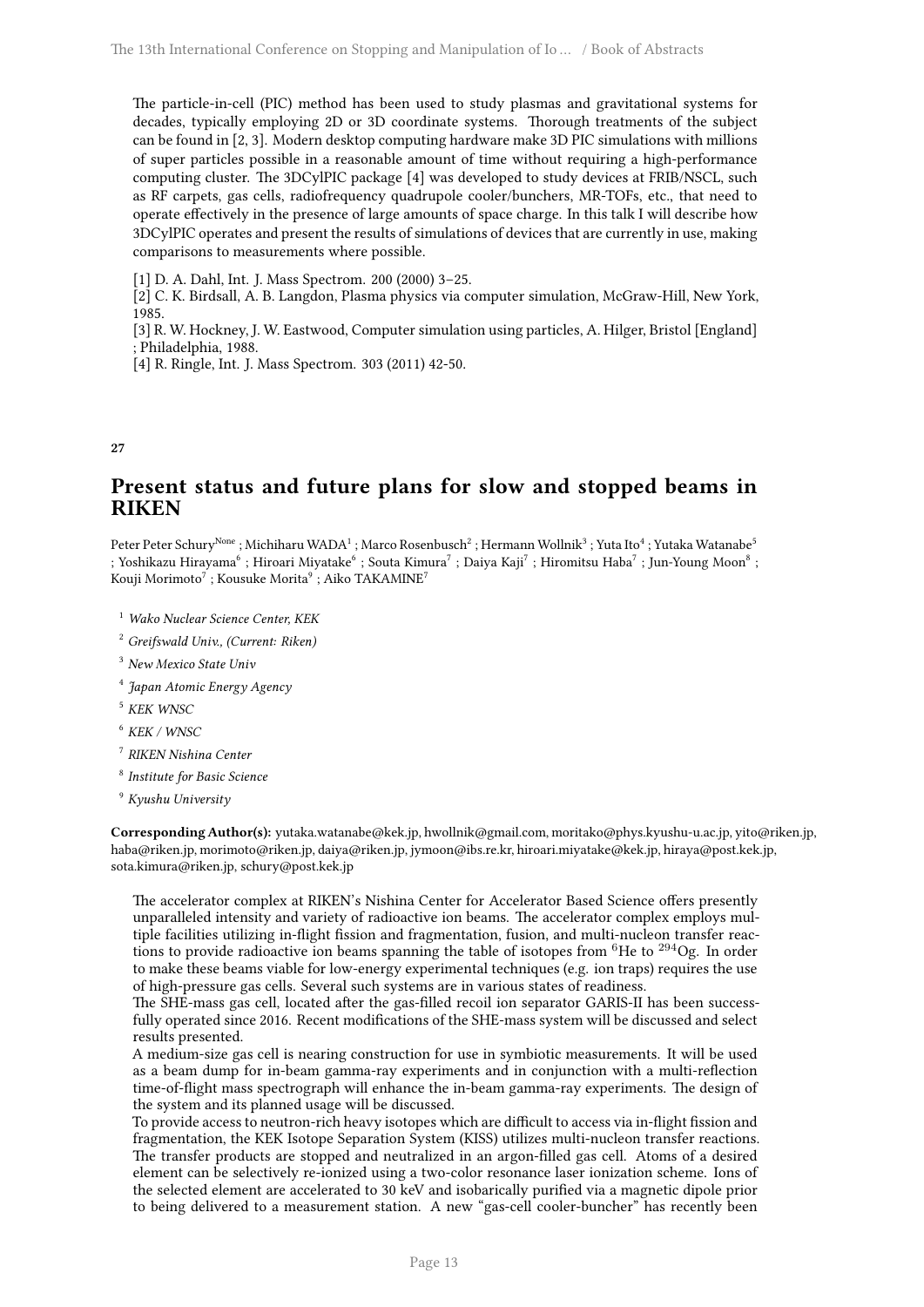installed to efficiently convert the 30 keV beam to be compatible with ion traps. The system will be described and its performance reported.

<span id="page-17-0"></span>**16**

## **Recent experimental results of KEK Isotope Separation System (KISS)**

Hiroari Miyatake<sup>1</sup> ; Hironobu Ishiyama<sup>2</sup> ; Jin Hyung Park<sup>3</sup> ; Jun-Young Moon<sup>3</sup> ; Michiharu WADA<sup>4</sup> ; Michihiro Oyaizu<sup>5</sup> ; Momo Mukai<sup>6</sup> ; Murad Ahmed<sup>6</sup> ; Peter Schury<sup>7</sup> ; Souta Kimura<sup>8</sup> ; Sunchan Jeong<sup>3</sup> ; Yoshikazu Hirayama<sup>1</sup> ; Yutaka Kakiguchi<sup>5</sup> ; Yutaka Watanabe<sup>5</sup>

<sup>1</sup> *KEK / WNSC*

2 *RIKEN*

3 *Institute for Basic Science*

<sup>4</sup> *Wako Nuclear Science Center, KEK*

<sup>5</sup> *KEK WNSC*

<sup>6</sup> *University of Tsukuba*

<sup>7</sup> *KEK Wako Nuclear Science Center*

8 *RIKEN Nishina Center*

**Corresponding Author(s):** yutaka.watanabe@kek.jp, jymoon@ibs.re.kr, hiroari.miyatake@kek.jp, hiraya@post.kek.jp, sota.kimura@riken.jp, schury@post.kek.jp, murad.ahmed.bd@gmail.com, jhpark0925@ibs.re.kr, hironobu.ishiyama@riken.jp, mukai.momo.ft@u.tsukuba.ac.jp, kakiguti@post.kek.jp, michihiro.oyaizu@kek.jp, scjeong@ibs.re.kr

KEK Isotope Separation System (KISS) is a laser ion source with an argon gas cell, we have been developing at RIKEN RIBF facility [1,2]. The KISS project is motivated by the systematic nuclear spectroscopy of neutron-rich nuclei at the north-east part of the nuclear chart, that is from around neutron-magic number 126 to the trans-uranium region. The systematic studies of lifetimes, masses, beta-gamma spectroscopy and laser spectroscopy of those nuclei will provide information of nuclear structures, which is crucial inputs to the theoretical predictions of nuclear parameters included in the the simulation of r-process nucleosynthesis, its astrophysical environments remain unrevealed yet.

KISS has an argon gas cell which is optimized to efficiently collect and extract nuclear products in the multi nucleon transfer (MNT) reactions, which are considered to be appropriate mechanism to produce neutron-rich nuclei of interest [3,4]. The employment of a doughnut-shaped gas cell with high-vacuum condition of the primary beam line improved the extraction efficiency [5]. The laser resonance ionization technique is used to element-selectively ionize the element of interest. Those photo-ions are transported by RF ion guides through the differential pumping area and are finally accelerated by a high voltage to select one species of isotopes with a mass separator. In-gas-cell and in-gas-jet laser ionizations are utilized at KISS.

In this presentation, we will report the present status, the recent experimental results and the future plan of KISS.

- [1] Y. Hirayama et al., Nucl. Instrum. and Methods B 353 (2015) 4.
- [2] Y. Hirayama et al., Nucl. Instrum. and Methods B 376 (2016) 52.
- [3] Y.H. Kim et al., EPJ Web of conferences 66 (2014) 03044.
- [4] Y.X. Watanabe et al., Phys. Rev. Lett. 115 (2015) 172503.
- [5] Y. Hirayama et al., Nucl. Instrum. and Methods B 412 (2017) 11.

<span id="page-17-1"></span>**34**

## **Recent results from the FRS Ion Catcher**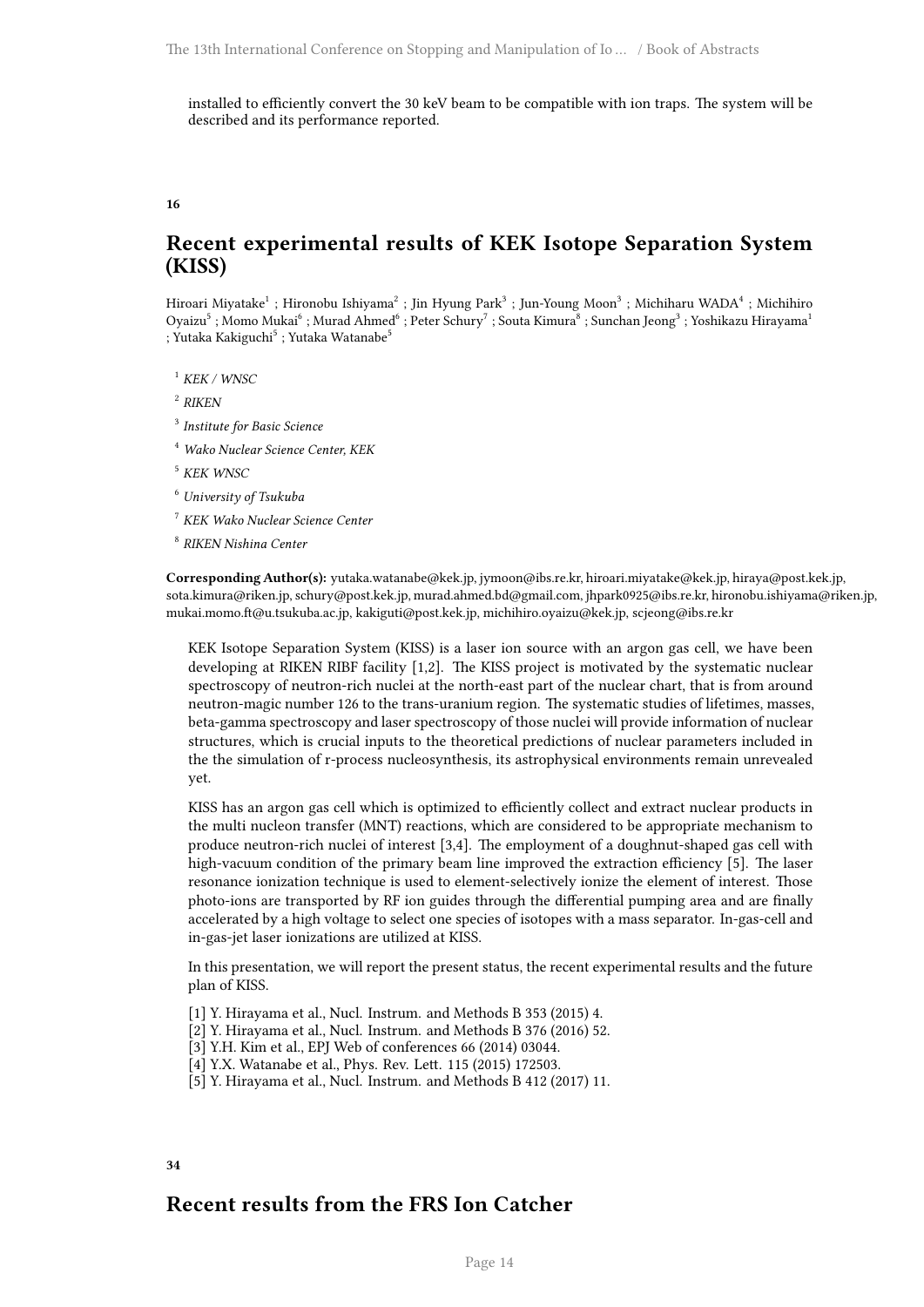Ivan Miskun $^1$  ; for the FRS Ion Catcher and Super-FRS Experiment Collaborations $^{\rm None}$ 

1 *1 II. Physikalisches Institut, Justus-Liebig-Universität Gießen, 35392, Gießen, Germany 2 GSI Helmholtzzentrum für Schwerionenforschung GmbH, 64291, Darmstadt, Germany*

#### **Corresponding Author(s):** ivan.miskun@physik.uni-giessen.de

The FRS Ion Catcher setup [1] is used for thermalization and high-resolution measurements of exotic nuclei produced at relativistic energies of up to 1 GeV/u at the fragment separator (FRS) at GSI. It consists of a cryogenic gas-filled stopping cell (CSC), an RFQ beamline and a multiple-reflection time-of-flight mass-spectrometer (MR-TOF-MS), which can be used for mass measurements with mass accuracies down to <sup>6</sup> *·* <sup>10</sup>*−*<sup>8</sup> [2] and for the production of isobarically and isomerically clean beams.

Over the last years, several technical improvements and upgrades were implemented to the setup. New techniques for enhancing the selectivity of ion transport based on ion mobility and dissociation of molecular contaminants were developed. The RFQ beamline was expanded and upgraded with improved differential pumping, a mass filter and a laser ablation carbon cluster ion source. The areal density of the CSC was increased to 10 mg/cm<sup>2</sup>. A novel method for half-lives and branching ratios measurements [3] using the CSC as an ion trap for controllable storing of ions was developed and demonstrated.

In addition, the progress on the technical design of the CSC for the Low-Energy Branch of the Super-FRS at FAIR will be reported.

References:

[1] W. R. Plass et al., Nucl. Instrum. Methods B, 317 (2013)

[2] S. Ayet et al., accepted to Phys. Rev. C, arXiv:1901.11278 (2019)

[3] I. Miskun et al., submitted to Eur. Phys. Journal A, arXiv:1902.11195 (2019)

e-mail: Ivan.Miskun@physik.uni-giessen.de

#### <span id="page-18-0"></span>**6**

## **Reviewing the success of radioactive-ion manipulation with RFQ traps and recalling the contributions from McGill**

David Lunney<sup>1</sup>

<sup>1</sup> *CSNSM/IN2P3 Orsay*

#### **Corresponding Author(s):** david.lunney@csnsm.in2p3.fr

Ion cooling and trapping techniques have opened new vistas in the physics associated with exotic (short-lived) nuclides and helped cure the ills of isobaric contamination. The ability of condensing ion-beam phase space using soothing cold buffer gas accompanied by electromagnetic confinement has created a new paradigm: beam preparation. The main player in this field is the so-called RFQ cooler-buncher, a segmented linear Paul trap that can capture exotic nuclides hot off the target, reducing emittance by grouping ions into a tight bunch.

Inspired by a 1982 sabbatical leave in Mainz with the group of H.-J. Kluge developing Penning traps for ISOLDE, the late R.B. Moore initiated the first ion-catching developments at McGill with many of details elaborated (at the bar) in Thomson House, the SMI2019 conference venue.

Bunchers are now used for mass measurements and collinear laser spectroscopy of exotic nuclides. Further evolutions have them preceeding dipole mass separators to increase resolving power and even inside ISOL target modules combined with laser ionization for beam purification. RFQ bunchers are also necessary preparatory devices for the fabulous multi-reflection time of flight (MRToF) mass spectrometers that are now pervading the radioactive-ion scene.

In this presentation, the (local) history will be briefly told and the rich evolution of cooler-bunchers will be illustrated as exhaustively as time will permit.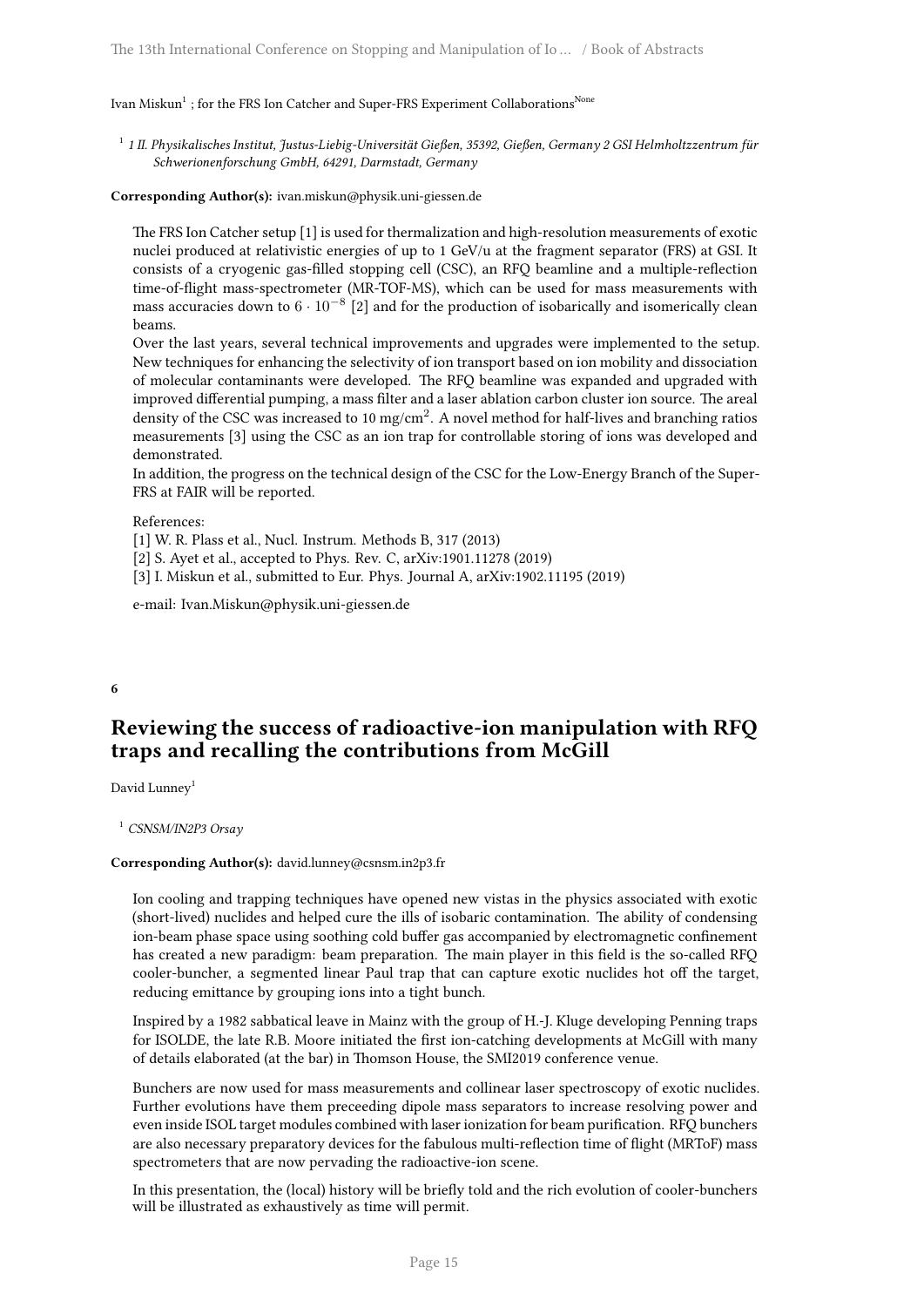### <span id="page-19-0"></span>**SIMULATION VS. PERFORMAMCE OF THE TRIUMF CANREB RFQ COOLER-BUNCHER**

Chris Charles<sup>1</sup>; Mathiew Cavanaile<sup>1</sup>; Brad Schultz<sup>1</sup>; Friedhelm Ames<sup>1</sup>

1 *TRIUMF*

**Corresponding Author(s):** ccharles@triumf.ca, mcavenaile@triumf.ca, bschultz@triumf.ca

The CANadian Rare-isotope laboratory with Electron Beam ion source (CANREB) project at TRIUMF [1] produces a large variety of rare radioactive and stable isotope beams for fundamental research. Essential to CANREB is a new radiofrequency quadrupole (RFQ) cooler-buncher [2] operating in grade 5.0 helium gas at 3 MHz, 1.2 kV*pp* (q *∼* 0.2) with 60-70 W input RF power. The RFQ is designed to (A) accept beams with <100 pA currents at <60 keV energies, and (B) deliver cooled and bunched beams <10 $^6$  ions/bunch at 100 Hz with >90 $\%$  efficiency, <10 eV energy spread, and short <1 us timespread. Commissioning tests with picoamp beams of 30 keV <sup>133</sup>Cs<sup>+1</sup> (r  $\sim$  5 mm, angular spread *∼* 10 mrad) in *∼* 5 mtorr helium yield >90% transmission through the RFQ with >80% bunching efficiency. Simulations agree with  $133\text{Cs}^{+1}$  performance characteristics. Here we discuss simulation of beam properties in the RFQ obtained with SIMION to actual performance for  $^{133}Cs^{+1}$ ,  $^{85}Rb^{+1}$ and other isotopes of interest, over a range of energies. Preliminary results indicate q-values for RFQ operation with >90% transmission occur for 60 keV:  $^{133}Cs^{+1} = 0.10-0.25$ ,  $^{85}Rb^{+1} = 0.09$ , and  $133\text{Cs}^{+1}$  (18.5 keV) = 0.14-0.30,  $85\text{Rb}^{+1}$  (29 keV) = 0.12-0.16.

#### References:

[1] The CANREB project for charge state breeding at TRIUMF. F. Ames, R. Baartman, B. Barquest, C. Barquest, M. Blessenohl, J. R. Crespo López-Urrutia, J. Dilling, S. Dobrodey, L. Graham, R. Kanungo, M. Marchetto, M. R. Pearson, and S. Saminathan. Proceedings of the "17th International Conference on Ion Sources", Oct. 15-20, 2017, Geneva Switzerland, AIP Conf. Proc. 2011, 070010-1–070010-3; (2018).

[2] B.R. Barquest, J.C. Bale, J. Dilling, G. Gwinner, R. Kanungo, R. Krucken, M.R. Pearson. Development of a new RFQ beam cooler and buncher for the CANREB project at TRIUMF. NIMB 376 (2016), 207-210.

e-mail: ccharles@triumf.ca

#### <span id="page-19-1"></span>**32**

## **Single Barium Atom Detection in Solid Xenon for the nEXO Experiment**

Author(s): Christopher Chambers<sup>1</sup>

**Co-author(s):** David Fairbank<sup>2</sup>; James Todd<sup>2</sup>; William Fairbank<sup>2</sup>

<sup>1</sup> *McGill University*

<sup>2</sup> *Colorado State University*

#### **Corresponding Author(s):** chrischambers89@gmail.com

The proposed nEXO experiment is a tonne-scale liquid xenon time projection chamber, designed to search for neutrinoless double beta decay in xenon-136 [1]. A critical concern for any rare decay search is reducing or eliminating backgrounds that will interfere with the signal [2]. A powerful background discrimination technique is the positive identification ("tagging") of the decay daughter, in this case barium.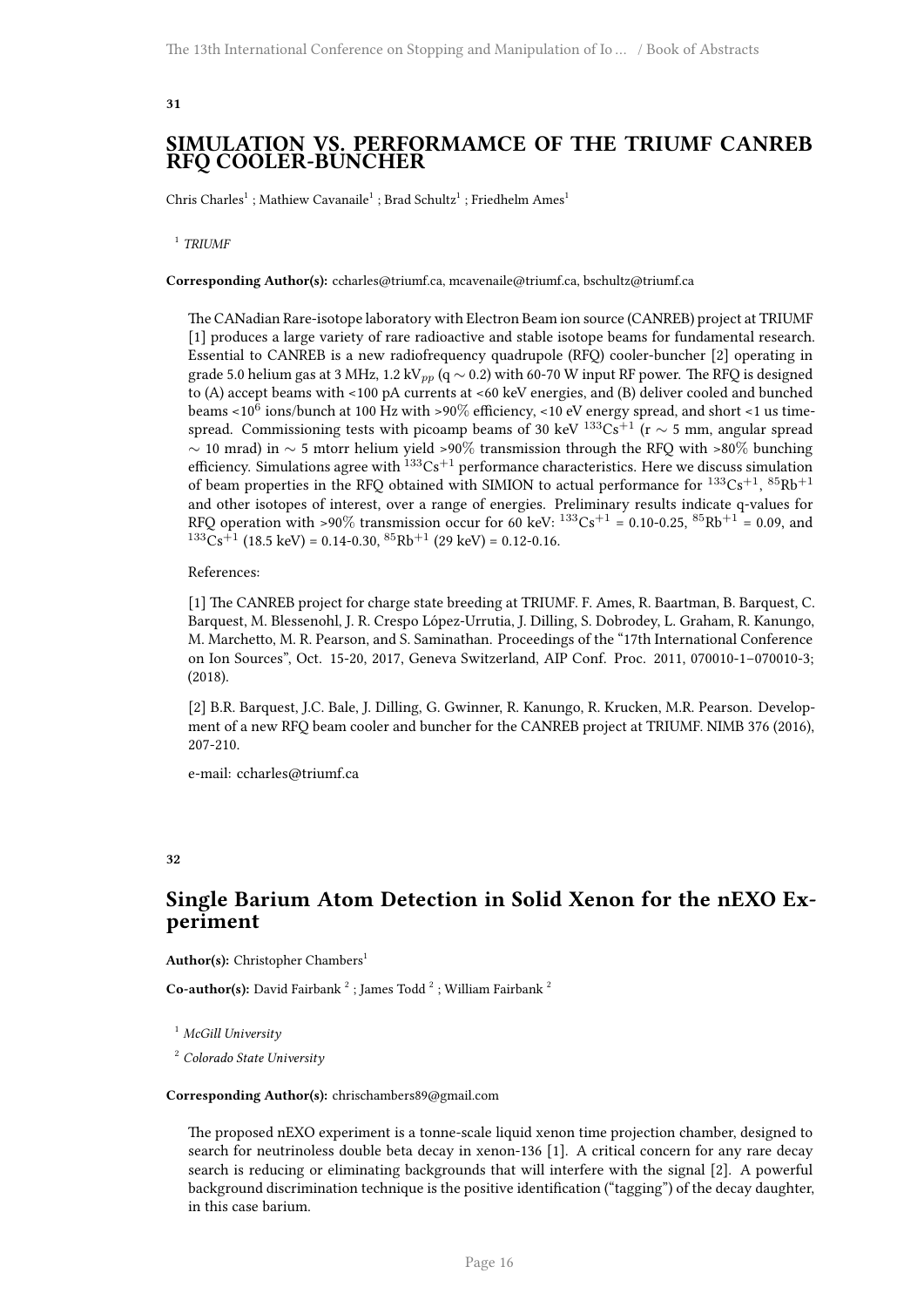A technique being developed in the nEXO collaboration is the trapping and extraction of the Ba daughter ion in solid xenon on a cryogenic probe, then using fluorescence spectroscopy to tag, i.e., identify the barium atom. Individual barium atoms, implanted into Xe ice as Ba ions, have been imaged in solid xenon, and the 619 nm emission of atomic barium in solid xenon has been assigned to single vacancy trapping sites [3].

- 1. Al Kharusi et al. (nEXO Collaboration), arXiv:1805.11142 *[physics.ins-det]* (2018).
- 2. Albert et al. (nEXO Collaboration), *Phys. Rev. C* **97**, 065503 (2018).
- 3. Chambers et al. (nEXO Collaboration), *Nature* **569**, 203-207 (2019).

#### <span id="page-20-0"></span>**21**

## **Status of St. Benedict at the Nuclear Science Laboratory**

Daniel Burdette<sup>1</sup> ; Maxime Brodeur<sup>2</sup> ; Jason A. Clark<sup>3</sup> ; Patrick O'Malley<sup>1</sup> ; Andreas Pardo<sup>4</sup> ; Ryan Ringle<sup>5</sup> ; Guy Savard $^6$  ; Adrian Valverde $^3$  ; Victor Varentsov $^7$ 

<sup>1</sup> *University of Notre Dame*

<sup>2</sup> *Notre Dame*

- <sup>3</sup> *Argonne National Laboratory*
- 4 *Londrina State University*
- <sup>5</sup> *The National Superconducting Cyclotron Laboratory*
- <sup>6</sup> *Argonne National Laboratory/University of Chicago*
- 7 *Facility for Antiproton and Ion Research in Europe (FAIR GmbH), Darmstadt, Germany; 3 Institute for Theoretical and Experimental Physics, Moscow, Russia*

**Corresponding Author(s):** jclark@anl.gov, avalverde@anl.gov, savard@anl.gov, patrick.d.o'malley.46@nd.edu, dburdett@nd.edu, victor.varentsov@fair-center.eu, ringle@nscl.msu.edu, mbrodeur@nd.edu

St. Benedict, the Superallowed Transition Beta-Neutrino Decay-Ion-Coincidence Trap, is in development at the University of Notre Dame's Nuclear Science Laboratory. This ion trapping system will be composed of three main components. The first component will be a large-volume gas cell which will thermalize ions through collisions with a buffer gas, coupled with a RF-funnel-based ion guide system followed by a sextupole ion guide (SPIG) for extraction. Then, a radiofrequency quadrupole (RFQ) will take the continuous beam from the gas catcher and produce a cooled, bunched beam for injection into a linear Paul trap. The Paul trap will hold the ions near rest until they decay, and surrounding detectors will be used to determine the kinematics of the decay particles. The *β*-decay spectrum can be extracted from this information, and used to determine the *β*-*ν* angular correlation coefficient, *aβν*. This will allow for the determination of the Fermi to Gamow-Teller mixing ratio, *ρ*, for members of the ensemble of T=1/2 superallowed  $β$  decays whom have not had this quantity measured experimentally. The determination of  $\rho$  for these decays will allow for the calculation of a precision Vud value complementary to the current precision limit provided by superallowed  $0^+ \rightarrow 0^+$  decays. The current status of the project will be presented. This work is funded by the National Science Foundation Major Research Instrumentation grant PHY-1725711.

<span id="page-20-1"></span>**9**

## **Status of the radiofrequency quadrupole cooler/buncher at TRIUMF-CANREB**

#### Author(s): Brad Schultz<sup>1</sup>

Co-author(s): Tiffany Angus<sup>1</sup>; Chris Charles<sup>1</sup>; Leigh Graham<sup>1</sup>; Justin Lewis<sup>1</sup>; Marco Marchetto<sup>1</sup>; Matt Pearson  $^1$  ; Mike Rowe  $^1$  ; Suresh Saminathan  $^1$  ; Andrea Teigelhoefer  $^1$  ; Friedhelm Ames  $^1$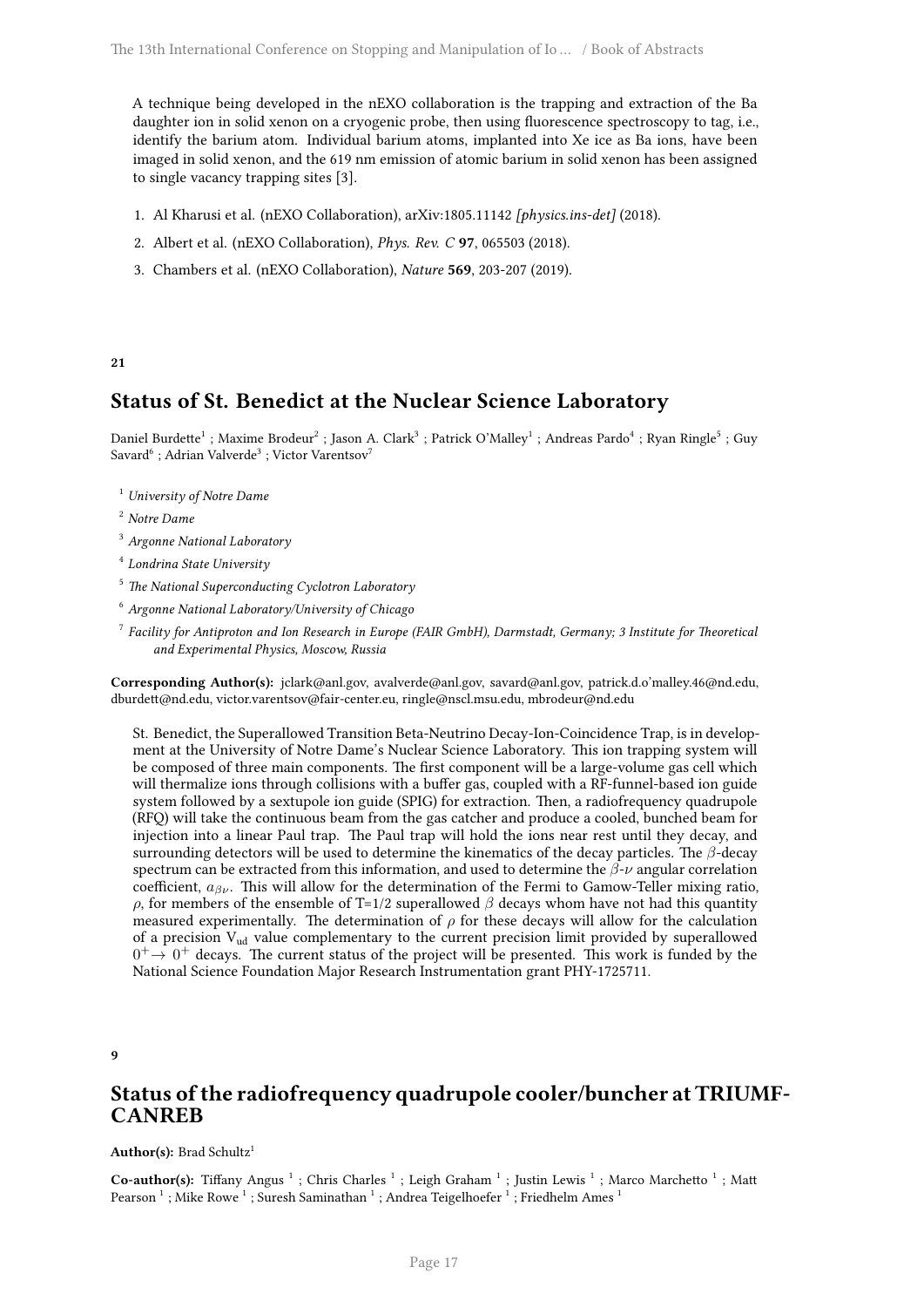#### 1 *TRIUMF*

The Canadian Rare-isotope facility with Electron Beam ion source (CANREB) is currently being commissioned at TRIUMF in Vancouver, Canada. CANREB will accept rare isotope beams from the Isotope Separator and Accelerator (ISAC) or Advanced Rare Isotope Laboratory (ARIEL) facilities. The ions will be charge bred using an electron beam ion source (EBIS) to  $3 \le m/q \le 7$  for post-acceleration to medium- and high-energy experiments. For injection into the EBIS, continuous ion beams from the source will be cooled and bunched using a radiofrequency quadrupole (RFQ) cooler/buncher. Results from initial RFQ commissioning tests, as well as an overall status of CANREB, will be presented.

#### <span id="page-21-0"></span>**12**

## **The Advanced Cryogenic Gas Stopper at NSCL – Progress towards Operations**

 $\mathbf{Author(s)}:\mathrm{Kasey}\;\mathrm{Lund}^{1}$  ; John Yurkon $^{2}$ 

 $\bf{Co}\textrm{-}author(s):$  Georg Bollen  $^3$  ; Don Lawton  $^2$  ; Dave Morrissey  $^2$  ; Jack Ottarson  $^2$  ; Ryan Ringle  $^2$  ; Stefan Schwarz  $^2$  ; Chandana Sumithrarachchi  $^2$  ; Antonio Villari  $^4$ 

- <sup>1</sup> *The National Superconducting Cyclotron Laboratory*
- <sup>2</sup> *The National Superconducting Cyclotron Laboratory*
- <sup>3</sup> *The Facility for Rare Isotope Beams*
- <sup>4</sup> *The Facility for Rare Isotope Beam*

**Corresponding Author(s):** lawton@nscl.msu.edu, ottarson@nscl.msu.edu, bollen@frib.msu.edu, ringle@nscl.msu.edu, schwarz@nscl.msu.edu, djm@nscl.msu.edu, chandana@nscl.msu.edu, villari@frib.msu.edu, lundk@nscl.msu.edu, yurkon@nscl.msu.edu

The Advanced Cryogenic Gas Stopper (ACGS) has successfully delivered its first rare isotope beam for experiments at the National Superconducting Cyclotron Laboratory (NSCL). The ACGS has shown an increase extraction efficiency, reduce transport time, reduce molecular contamination of the isotope of interest, and the ability to minimize space charge effects. This is achieved by a novel 4-phase Radio Frequency wire-carpet which generates a traveling electrical wave for fast and efficient ion transport, cryogenic cooling of the helium gas chamber reduces unwanted molecular formation, and the new planar geometry with the wire-carpet in the mid-plane of stopper alleviates space charge effects. Offline testing of ACGS has shown wire-carpet transport efficiencies greater than 95% and transport speeds up to 100 m/s. Operating at a temperature of near 80 K, ACGS delivered argon-44 to the ReA3 system reliably for over a week with a beam rate up to twice as much as advertised on the ReA3 Beam List. This presentation will show the most recent online and offline performance of the ACGS and discuss advancements made regarding extraction from the gas stopper.

#### <span id="page-21-1"></span>**18**

## **The CISe project**

Julia Even $^1$  ; Brankica Andjelic $^2$  ; Luisa Fernanda Arcial $^1$  ; Ali Mollaebrahimi $^1$  ; Michael Block $^3$  ; Francesca Giacoppo $^4$ ; Nasser Kalantar-Nayestanaki $^5$  ; Oliver Kaleja $^6$  ; Rob Kremers $^1$  ; Mustapha Laatiaoui $^7$  ; Peter Lemmens $^1$  ; Sebastian  $\mbox{Raeder}^8$  ; Henk  $\mbox{Smith}^1$ 

<sup>1</sup> *University of Groningen*

<sup>2</sup> *HI Mainz, KVI-CART/Univ. Groningen*

3 *JGU Mainz, HI Mainz, GSI Darmstadt*

<sup>4</sup> *GSI Darmstadt, HI Mainz*

<sup>5</sup> *KVI-CART/Univ. Groningen*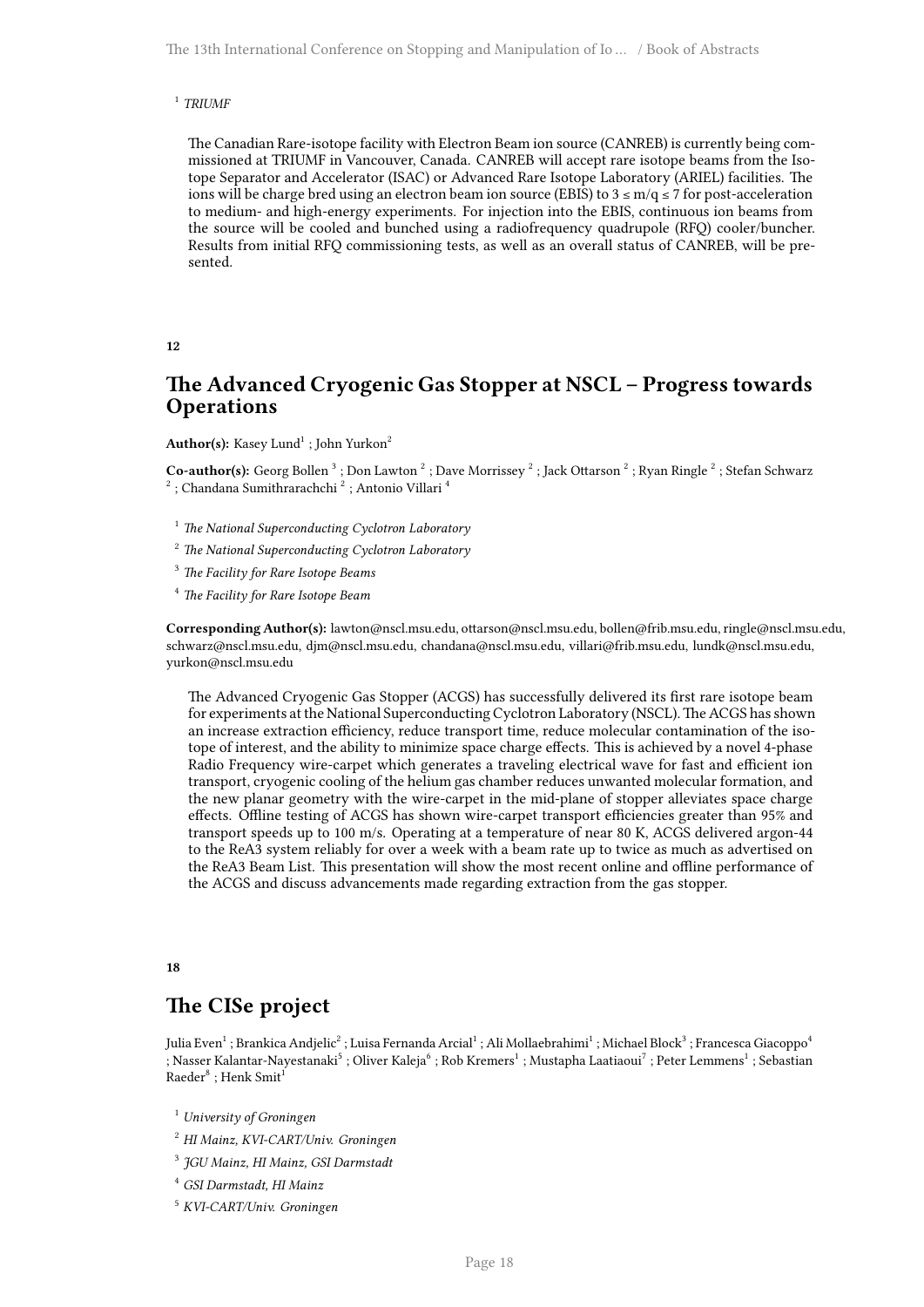- <sup>6</sup> *MPIK Heidelberg, JGU Mainz, GSI Darmstadt*
- 7 *JGU Mainz, HI Mainz*
- <sup>8</sup> *GSI Darmstadt*

**Corresponding Author(s):** l.f.arcila.gonzalez@rug.nl, j.even@rug.nl, a.mollaebrahimi@rug.nl, h.r.kremers@rug.nl

Gas-catchers are widely used in experimental nuclear physics to slow down for precision measurements. Chemical reactions of the ions with impurities in the gas can affect the extraction efficiency. Thus, there is lots of effort to keep the gas inside the catcher as clean as possible. Our aim is to explore the potential of chemical reactions for Chemical Isobaric Separation (CISe).

We are currently building a new setup consisting of a gas-catcher and a commercial quadrupole Time-of-Flight mass-spectrometer. First studies in a hexapol collision cell have been performed to investigate the ion chemistry of tin, indium, cadmium and silver.

In this contribution, an overview of the project will be presented.

<span id="page-22-0"></span>**22**

## **The ELI-IGISOL radioactive ion beam facility at ELI-NP**

Paul Constantin<sup>1</sup> ; Dimiter Balabanski<sup>1</sup> ; Timo Dickel<sup>2</sup> ; Mihai Merisanu<sup>1</sup> ; Dragos Nichita<sup>1</sup> ; Wolfgang Plass<sup>2</sup> ; Adrian Rotaru $^3$  ; Christoph Scheidenberg $^2$  ; Anamaria Spataru $^4$  ; Alexandru State $^3$ 

- 1 *ELI-NP (Romania)*
- <sup>2</sup> *GSI, Giessen University (Germany)*
- 3 *IFIN-HH (Romania)*
- 4 *ELI-NP (Romania), GSI (Germany)*

#### **Corresponding Author(s):** paul.constantin@eli-np.ro

The Extreme Light Infrastructure for Nuclear Physics (ELI-NP) facility will make available in the near future two new photon installations: a high-power laser system and a high-brilliance gamma beam system, which can be used together or separately.

The ELI-IGISOL project [1] will use the primary gamma beam to generate a Radioactive Ion Beam (RIB) via photofission in a stack of Uranium targets placed at the center of a gas cell [2]. The particular technology used for this gas cell is the High Areal Density with Orthogonal extraction Cryogenic Stopping Cell (HADO-CSC) [3] featuring ion extraction orthogonal to the primary beamline. The gas cell is coupled to a radio-frequency quadrupole for beam formation. The exotic neutron-rich nuclei will be separated, and their mass measured, by a high-resolution Multiple-Reflection Time-of-Flight (MR-ToF) mass spectrometer. The isomerically pure RIBs [4] obtained with the MR-ToF will be further measured by a β-decay tape station and a collinear laser spectroscopy station.

The latest developments in the simulation and design of the gas cell are presented. We report benchmark calculations of the production rates and of the extraction time and efficiency from the gas cell. Starting from these studies, the optimal design of the cell and its state-of-the-art technologies is discussed. Various testing units for the HADO-CSC components that are being developed at ELI-NP will be presented.

- 1. D.L. Balabanski et al., "Photofission Experiments at ELI-NP", *Rom. Rep. Phys.* **68**, S621 (2016).
- 2. P. Constantin et al., "Design of the gas cell for the IGISOL facility at ELI-NP", *Nucl. Inst. Meth. B* **397**, 1 (2017).
- 3. T. Dickel et al., "Conceptual design of a novel next-generation cryogenic stopping cell for the Low-Energy Branch of the Super-FRS", *Nucl. Inst. Meth. B* **376**, 216 (2016).
- 4. T. Dickel et al., "First spatial separation of a heavy ion isomeric beam with a multiple-reflection time-of-flight mass spectrometer", *Phys. Lett. B* **744**, 137 (2015).